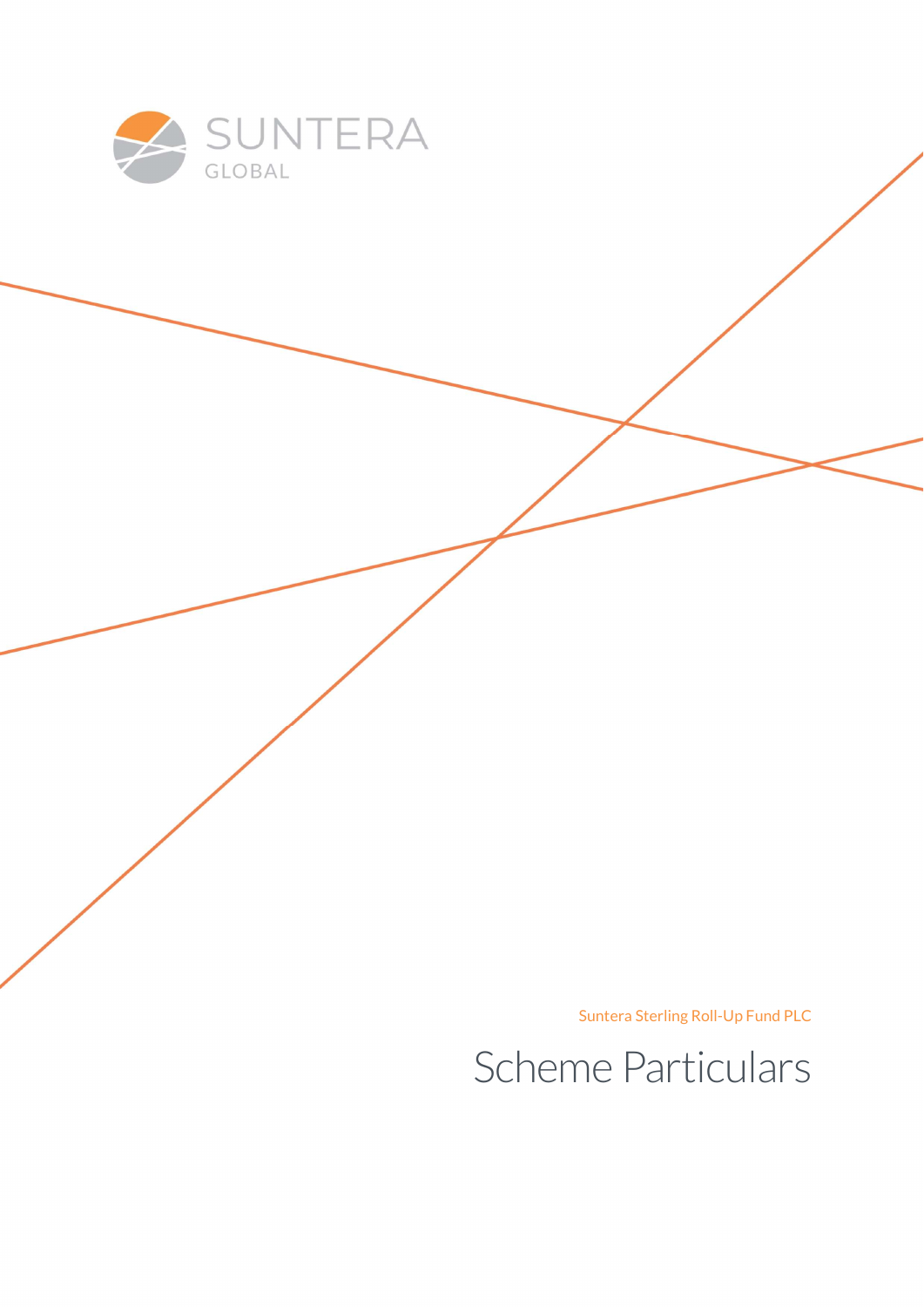# Suntera Sterling Roll-Up Fund PLC

### Scheme Particulars

04 January 2021

Offer of participating redeemable Preference Shares of £0.001 (one tenth of a penny) each ('Shares')

#### Manager:

Suntera Fund Services (IOM) Limited Clinch's House, Lord Street, Douglas, Isle of Man, IM99 1RZ

#### THIS DOCUMENT IS IMPORTANT

If you are in any doubt about the contents of this document, you should consult your bank manager, stockbroker, solicitor, accountant or other authorised financial adviser.

Suntera Sterling Roll-Up Fund PLC is a Type A Authorised Scheme pursuant to an authorisation order made by the Isle of Man Financial Services Authority ("FSA"), the most recent order having been issued on 04 January 2021, and complies with the Isle of Man Authorised Collective Investment Schemes Regulations 2010 ("Regulations").

Participants are not liable for the debts of the scheme. This document is the Scheme Particulars of the Fund valid as at 04 January 2021.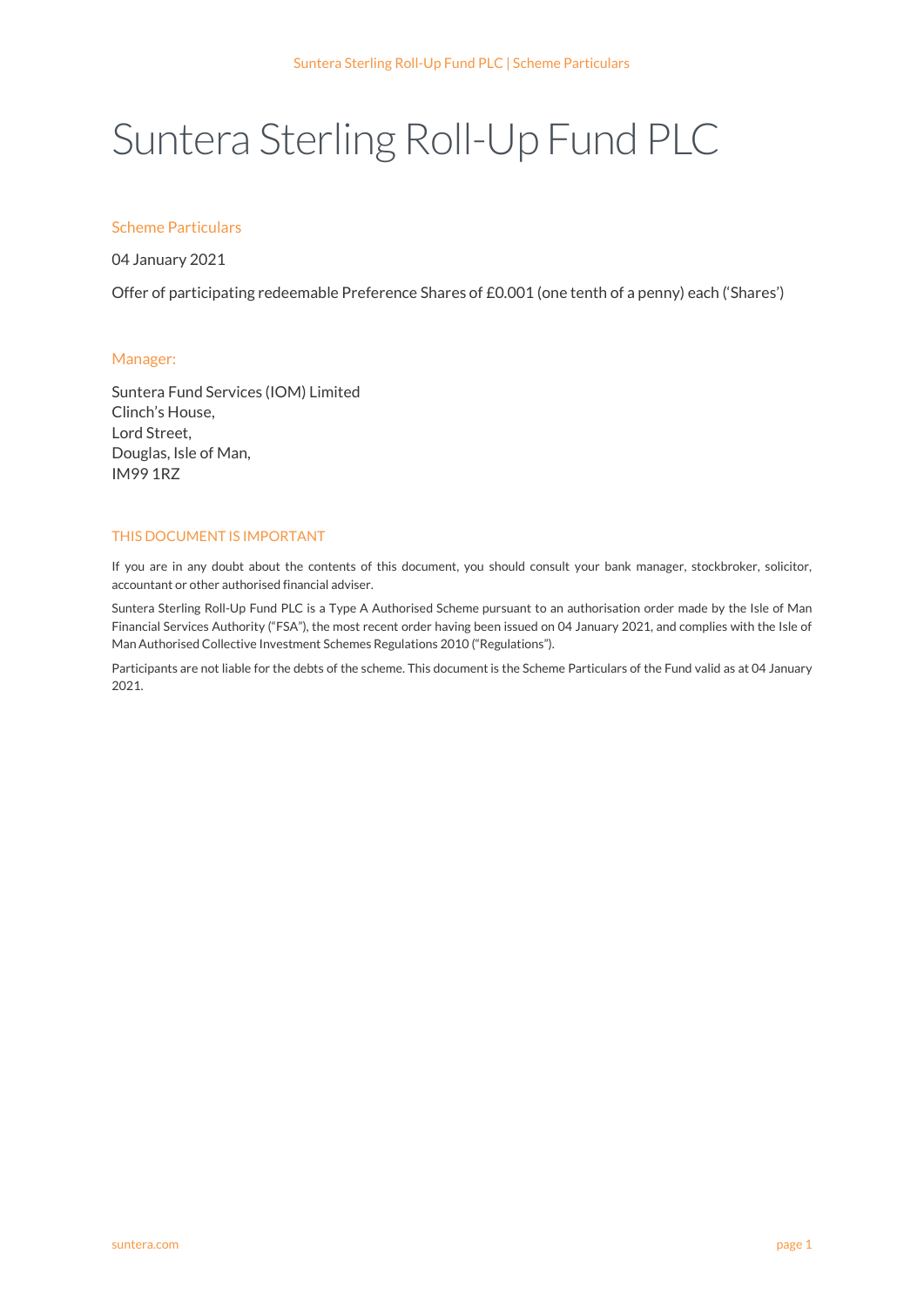## Contents

| $\mathbf{1}$ |  |
|--------------|--|
| 2            |  |
| 3            |  |
| 4            |  |
| 5            |  |
| 6            |  |
| 7            |  |
| 8            |  |
|              |  |
| 8.2          |  |
| 8.3          |  |
| 8.4          |  |
| 8.5          |  |
| 8.6          |  |
| 8.7          |  |
| 9            |  |
| 9.1          |  |
| 9.2          |  |
| 9.3          |  |
| 9.4          |  |
| 9.5          |  |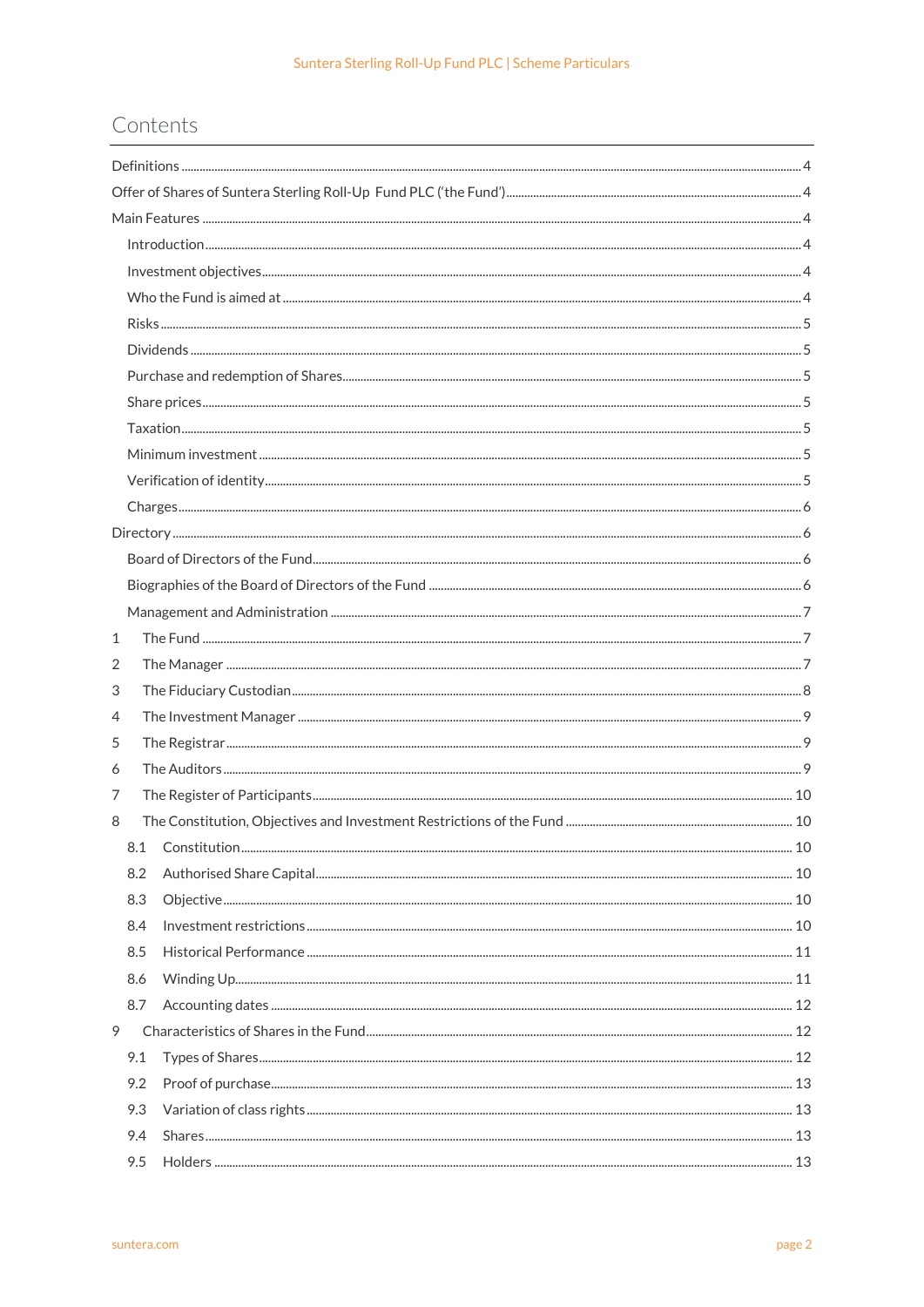## Suntera Sterling Roll-Up Fund PLC | Scheme Particulars

| 10    |                                                                                                        |  |
|-------|--------------------------------------------------------------------------------------------------------|--|
| 10.1  |                                                                                                        |  |
| 10.2  |                                                                                                        |  |
| 10.3  |                                                                                                        |  |
| 11    |                                                                                                        |  |
| 11.1  |                                                                                                        |  |
| 11.2  |                                                                                                        |  |
| 11.3  |                                                                                                        |  |
| 11.4  |                                                                                                        |  |
| 11.5  |                                                                                                        |  |
| 11.6  |                                                                                                        |  |
| 11.7  |                                                                                                        |  |
| 11.8  |                                                                                                        |  |
| 11.9  |                                                                                                        |  |
| 11.10 |                                                                                                        |  |
| 11.11 | Suspension of the Calculation of the Net Asset Value and the Subscription and Redemption of Shares. 18 |  |
| 11.12 |                                                                                                        |  |
| 12    |                                                                                                        |  |
| 12.1  |                                                                                                        |  |
|       |                                                                                                        |  |
| 12.2  |                                                                                                        |  |
| 12.3  |                                                                                                        |  |
| 12.4  |                                                                                                        |  |
| 12.5  |                                                                                                        |  |
| 12.6  |                                                                                                        |  |
| 12.7  |                                                                                                        |  |
| 12.8  |                                                                                                        |  |
| 12.9  |                                                                                                        |  |
| 13    |                                                                                                        |  |
| 14    |                                                                                                        |  |
| 15    |                                                                                                        |  |
| 16    |                                                                                                        |  |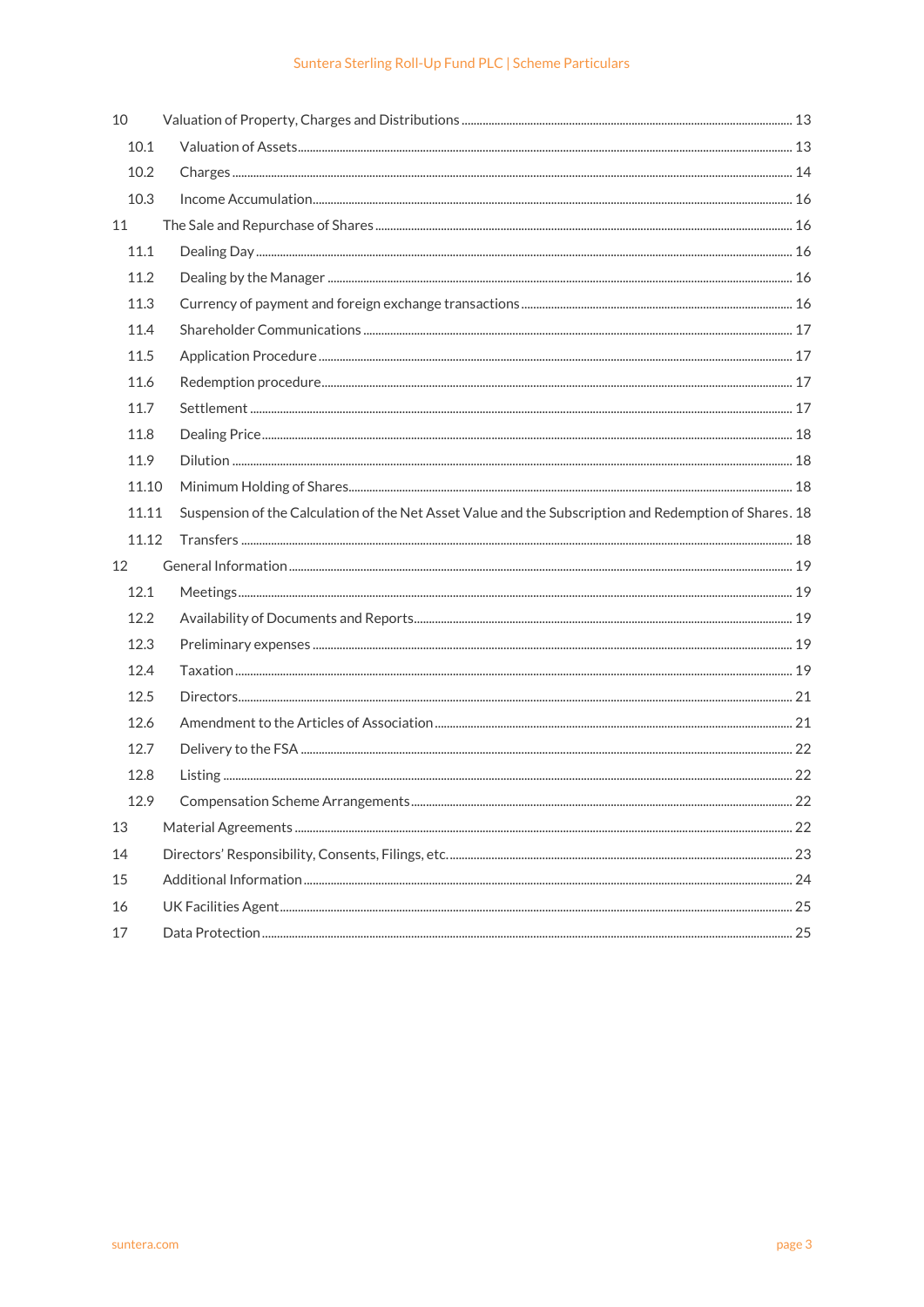## DEFINITIONS

#### "Articles" means the articles of association of the Fund.

 "Dealing Day" means any business day (being in relation to anything done or to be done in the Isle of Man, any day other than a Saturday, Sunday or bank holiday or other public holiday in the Island, and, in relation to anything done or to be done by reference to a market outside the Island, any day on which that market is normally open for business), except a business day falling within a period of suspension of the determination of the value of the Fund's property.

"Directors" means the directors from time to time of the Fund.

"FSA" means the Isle of Man Financial Services Authority and any successor regulatory body.

"Fund" means Suntera Sterling Roll-Up Fund PLC.

"Net Asset Value" means the net asset value of the Fund or per Share, as the context requires, being the value of the total assets less the total liabilities attributable thereto (as determined in accordance with the Articles), including accrued income.

"Dealing Price" means the price at which Shares can be subscribed for, or redeemed or repurchased from time to time.

 "Shareholders" means the registered holder(s) of Shares from time to time.

"Shares" means participating redeemable first preference shares with a nominal value of £0.001 (one tenth of a penny) each, in the capital of the Fund.

"US Person" has the meaning ascribed thereto in Regulation S promulgated under the US Securities Act of 1933 and includes any person who is a citizen or national or resident of the US or a corporation, partnership or other entity created or organised in or under the laws of the US or a political sub-division thereof or an estate or trust the income of which is subject to US federal income taxation regardless of the source of its income.

## OFFER OF SHARES OF SUNTERA STERLING ROLL-UP FUND PLC ('THE FUND')

The Fund is a company incorporated with limited liability in the Isle of Man under the provisions of the Companies Acts 1931-2004.

Shares may be purchased or redeemed on any Dealing Day (as described in section 11) at prices calculated by reference to the Net Asset Value of Shares and determined in the manner described in this document.

The remainder of this document gives full details of the Fund and its investment objectives and policies. An Application Form can be found on the website of Suntera Global at www.suntera.com or is available on request. The procedure for application is set out in the Application Form.

## MAIN FEATURES

## INTRODUCTION

The Fund is managed by Suntera Fund Services (IOM) Limited ("the Manager"). The Investment Manager to the Fund is Aberdeen Asset Managers Limited.

The Fund (previously known as The CMI Sterling Roll-Up Fund P.L.C., Capital International Sterling Roll-Up Fund P.L.C. and SMP Sterling Roll-Up Fund PLC) is an Authorised Scheme formed as an open-ended investment company registered and managed in the Isle of Man under the Companies Acts 1931 to 2004 and in accordance with the Regulations. The Fund was originally established and authorised on 28 January 1993.

The term 'roll-up fund', from which the Fund's name is derived, describes a fund which retains its income and gains within the fund in order to enhance the capital value of the fund and hence is reflected in the Share price. Therefore, no dividends are paid to Shareholders. Roll-up funds can have considerable administrative advantages to investors who do not require a regular income from their investments and prefer to accumulate income within their investment without the need to re-invest dividends.

## INVESTMENT OBJECTIVES

The purpose of the Fund is to provide investors with a high return before tax from a managed portfolio of fixed-interest securities, denominated in sterling, all income and interest earned being accumulated in the price of the Shares, subject to the Regulations. For details of the spread and concentration limits of the holdings permitted by the Fund compared to the maximum permitted holdings specified in the Regulations, please refer to section 8.4.

## WHO THE FUND IS AIMED AT

The Fund is aimed at investors with a cautious risk profile, who are looking for a high return from a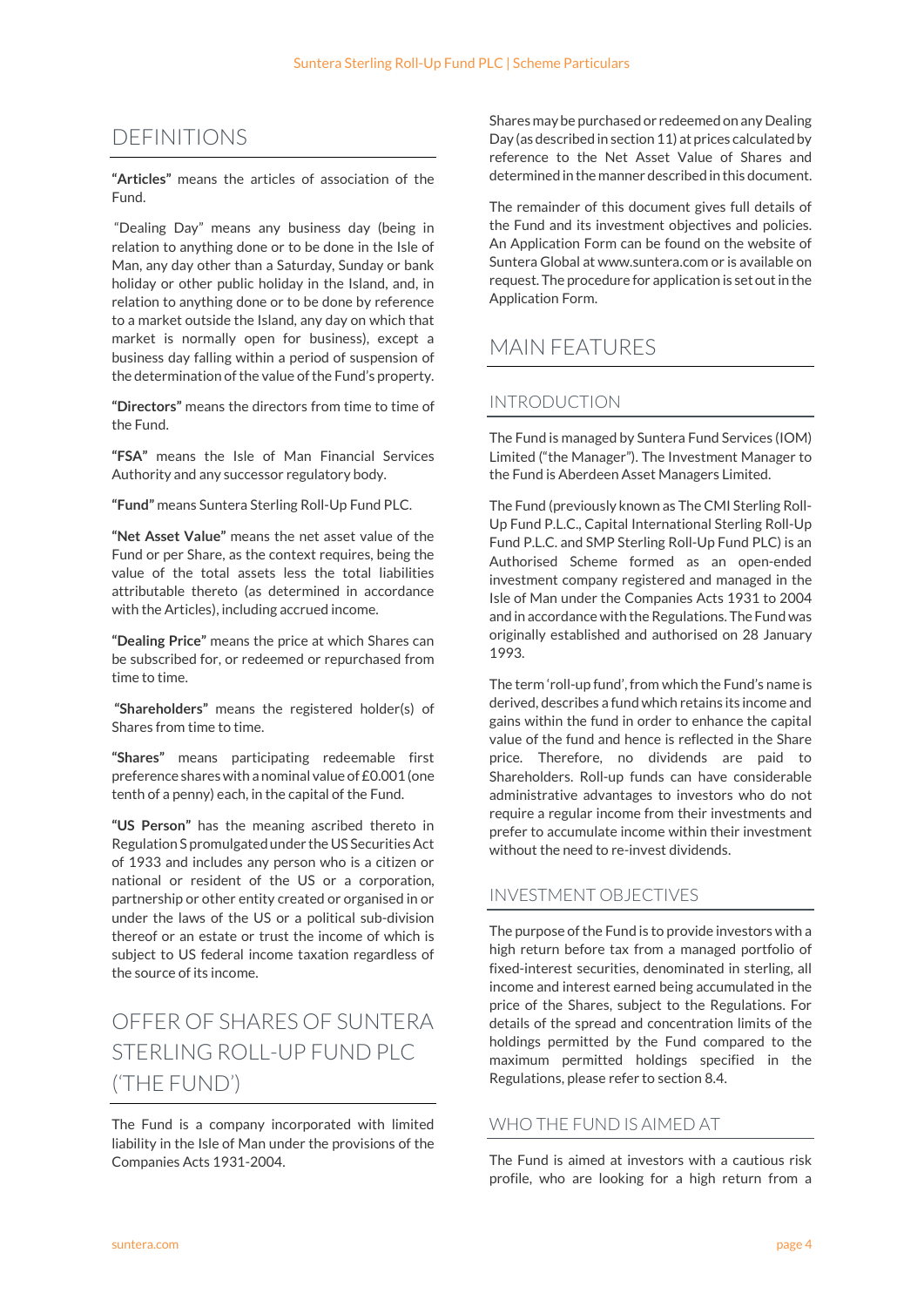portfolio of fixed interest securities, before taxation. While the Fund does not provide a risk free investment, such as a cash savings account, it has a lower risk profile than equity based funds.

### RISKS

- You should remember that past performance is no guide to the future. The value of an investment and any income from it can go up and down as a result of market and currency movements. You may get back less than you invested.
- Fixed-interest securities are particularly affected by trends in interest rates and inflation. For example, if interest rates increase, capital values may go down and vice versa. Inflation erodes the real value of capital. In addition, companies may not be able to honour repayment on bonds they issue.
- The value of a fixed interest security will fall in the event of a default or reduced credit rating of the issuer. Generally, the higher the rate of interest, the higher the perceived credit risk of the issuer.
- High yield bonds (also known as sub-investment grade bonds or junk bonds) are potentially more risky (higher credit risk) as the companies are more likely not to be able to honour repayment on the bonds they issue.
- No cancellation rights are available for an investment in the Fund.

The Fund is established in the Isle of Man and is not itself subject to taxation. However, redemption of shares may lead to taxation being payable by a redeeming shareholder in their country of residence.

## DIVIDENDS

All income received and interest earned by the Fund on its assets will be accumulated in order to enhance the capital value of the Fund. This means that there will be no dividends paid to Shareholders of the Fund. Shareholders should enquire from their professional advisers as to the consequences of accumulating dividends in this way for taxation purposes in their country of residence.

## PURCHASE AND REDEMPTION OF SHARES

Shares may be purchased or redeemed in the Isle of Man. This may generally take place between 9.00 am and 12.00 noon on any Dealing Day (see section 11). Applications for the purchase or redemption of Shares received after 12.00 noon will be held over

until the next Dealing Day and on acceptance by the Manager will be dealt with at prices ruling on that day.

No interest will be paid on subscription monies awaiting investment or redemption monies awaiting payment. Any interest received on such monies will be retained for the benefit of the Fund.

## SHARE PRICES

The Fund is a single-priced scheme and as such, has only one price for Shares (the Net Asset Value per Share).

The Dealing Price of Shares is based on the Net Asset Value per Share, which is calculated each Dealing Day. For further details, please see sections 10 and 11.

The Dealing Price is published daily on the Suntera Global website at www.suntera.com.

It should be noted that the price of Shares and the income from them may go down as well as up.

## TAXATION

The Fund is resident for tax purposes in the Isle of Man and it is intended that its affairs are so conducted that it does not become resident for tax purposes in the United Kingdom or elsewhere.

## MINIMUM INVESTMENT

There is a minimum initial investment requirement of £500 in Shares of the Fund, or such lower value as the Directors may specify either generally or in any specific case.

## VERIFICATION OF IDENTITY

The Fund and the Manager are required to collect certain information about investors in accordance with anti-money laundering and countering the financing of terrorism laws. Upon application for Shares it is the duty of the Manager to verify the identity and address of each applicant, and any person on whose instruction the Manager is expected to act, by obtaining acceptable forms of documentation.

Acceptable personal identification documents are either originals or certified copies and should bear a photograph of the applicant, e.g. current valid full passport or driving licence.

Acceptable forms of address verification documentation include an account statement from a bank, building society or credit card company, a mortgage statement, rates bill, utility bill or council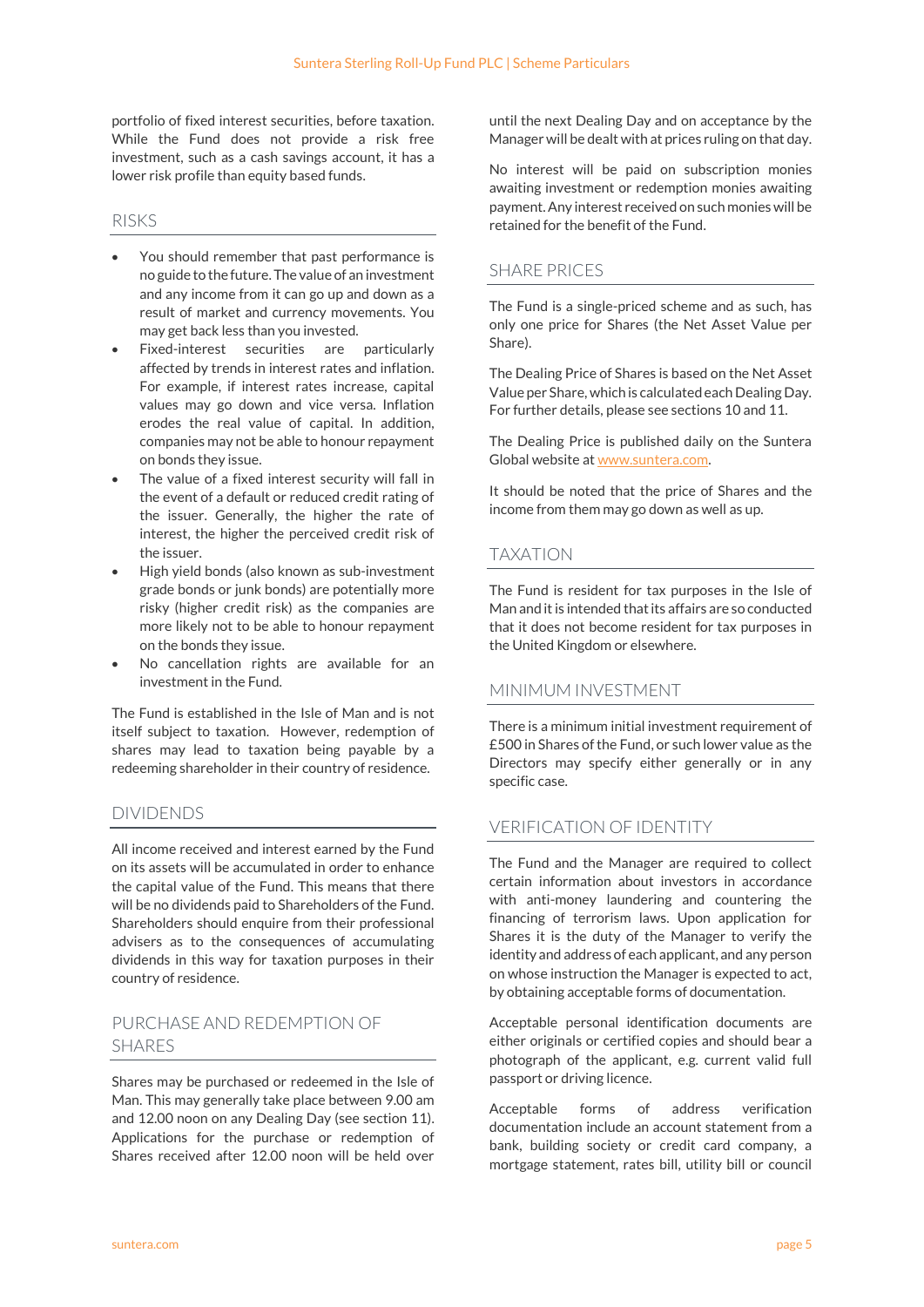tax bill. The document provided should be no more than 6 months old.

All verification documents must be certified as a true copy by a suitable certifier.

A suitable certifier must be a person such as a lawyer, accountant, a manager/director of an authorised financial institution, notary public, a member of the judiciary, a consular official at a British embassy or a senior police officer.

For details of verification documents for corporate investors please refer to the Suntera Global website at www.suntera.com.

Details of how the Fund and the Manager process personal data are set out in their Data Privacy Notices which are available upon request from the Manager.

### CHARGES

The Manager may impose an initial charge on subscriptions. The current charge is up to 5% of the amount subscribed. The maximum charge permitted under the Articles is 8.5% of the amount subscribed.

In addition, the Fund will bear its own management and other fees and administration costs (as to which, please refer to section 10.2).

## DIRECTORY

### BOARD OF DIRECTORS OF THE FUND

#### Directors:

- Scott William Bowden
- William Juan Clarke (Chairman)
- Robert Keith Corkill
- Graeme Michael Easton

## BIOGRAPHIES OF THE BOARD OF DIRECTORS OF THE FUND

#### Scott William Bowden

Scott was appointed as a Director in March 2019 and from 01 May 2020 is now also a Director of the Manager. He has over 15 years of financial services experience, initially spending 5 years at Clerical Medical International gaining experience in investments, currency dealing and system development before moving into the funds industry in 2006 spending 3 years at an investment management company before moving to Chamberlain Fund Services in 2010 which was subsequently acquired by the Manager. Scott was prominently involved in the

transfer and setup of the Fund from the previous manager and involved operationally on a day to day basis.

#### William Juan Clarke (Non-executive Director)

Juan was appointed as a Director in March 2012 and has continued in a non-executive capacity since the divestment of CMI Fund Managers (IOM) Limited (a former manager of the Fund) from the Lloyds Banking Group in 2015. Up until March 2016 Juan was Managing Director of the Clerical Medical International (CMI) Group of Companies comprising trust, fund management and venture capital investment companies and Scottish Widows' offshore insurance arm, CMI Insurance Company Limited (now known as RL360 Life Insurance Company Limited). He has over 35 years' experience, initially joining Barclaytrust in 1982 and moving to CMI in 1991, having held various senior positions specialising in insurance, investments and fund management. Juan is a Board Member of the Isle of Man Financial Services Authority, appointed in March 2016, and is a Nonexecutive Director of a Lloyds Banking Group Fund based in Luxembourg. He is a Chartered Fellow of the Chartered Institute for Securities and Investment and has Chartered Wealth Manager status with the Institute. Juan was appointed Chairman with effect from 11 March 2019.

#### Robert Keith Corkill

Appointed as a Director in June 2018, Keith is also a Director of the Manager. He is a member of the Institute of Chartered Accountants in England & Wales and has a Mathematics degree from Southampton University. Keith trained with Coopers & Lybrand (now PWC) and since qualifying as a chartered accountant in 1994 he has worked in the field of fund administration including senior positions with GAM Administration Limited, BoE International Fund Services Limited and latterly as a founder member and Director of Chamberlain Fund Services Limited which was acquired by the Manager in 2013.

#### Graeme Michael Easton (Non-executive Director)

Graeme was appointed as a Director in March 2019. He is a Fellow of the Institute and Faculty of Actuaries, holds the Institute of Directors' Diploma in Company Direction and has a Mathematics degree from Cambridge University. He has 34 years' experience in financial services, initially with Sun Life (which became AXA) in the UK and then AXA, Zurich and Canada Life in the Isle of Man. He has held a number of senior roles including Appointed Actuary, Compliance Officer, Chief Financial Officer and Executive Director. Graeme is the Non-executive Chairman of Hansard Global plc and Hansard International Limited and a Non-executive director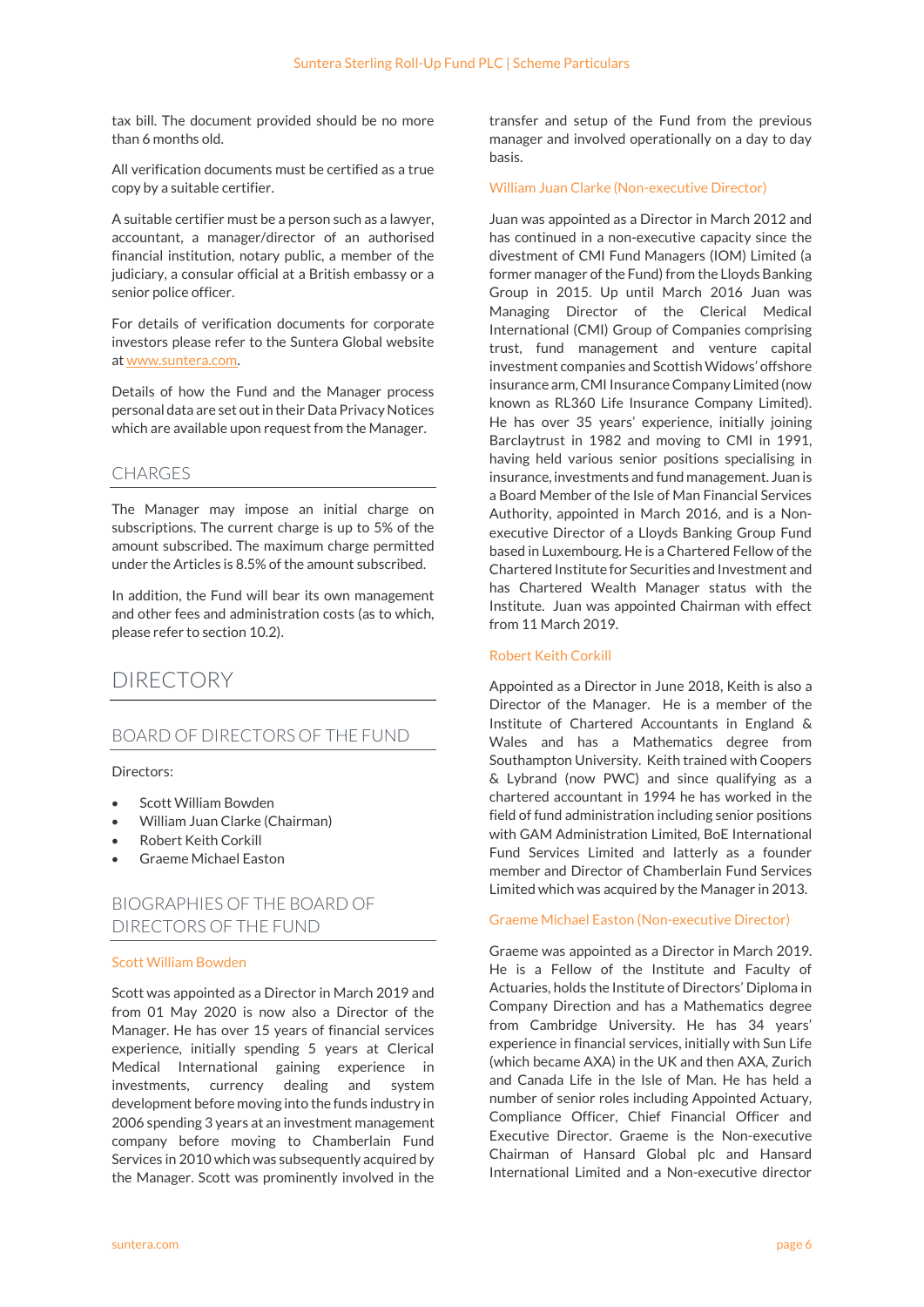and Chairman of the Audit Committee of Hansard Europe dac. He is a past Chairman of the Manx Actuarial Society.

All of the above Directors are also Directors of the Suntera High Income Fund PLC.

## MANAGEMENT AND ADMINISTRATION

#### Manager and Registrar:

Suntera Fund Services (IOM) Limited, Clinch's House, Lord Street, Douglas, Isle of Man, IM99 1RZ, British Isles.

Telephone: (44) 1624 682224

Fax: (44) 1624 691773

Email: fund.services@suntera.com

(for security purposes, only use email for general enquiries, not for specific account queries).

#### Investment Manager:

Aberdeen Asset Managers Limited, 10 Queen's Terrace, Aberdeen, AB10 1YG.

#### Fiduciary Custodian:

Apex Financial Services (Corporate) Limited, 12 Castle Street, St Helier, Jersey, JE2 3RT.

#### Auditors:

PricewaterhouseCoopers LLC, Sixty Circular Road, Douglas, Isle of Man, IM1 1SA, British Isles.

#### UK Facilities Agent:

GemCap UK Limited, 33 Turner Street, Manchester, M4 1DW.

#### Company Secretary:

Robert Keith Corkill

#### Scheme Particulars

These Scheme Particulars are prepared in accordance with the Regulations, complying with the requirements of Appendix 2 thereto.

## 1 THE FUND

1.1 Suntera Sterling Roll-Up Fund PLC ('the Fund') is a public company incorporated with limited liability in the Isle of Man number 061199C on 20 January 1993 with unlimited duration under the provisions of the Companies Acts 1931 to 2004.

> The Fund has its registered office at Clinch's House, Lord Street, Douglas, Isle of Man, IM99 1RZ, British Isles. The Fund has an authorised share capital of £200,000.

## 2 THE MANAGER

2.1 Suntera Fund Services (IOM) Limited ('the Manager') is a private company limited by shares which was incorporated in the Isle of Man on 12 July 2007, with company number 120288C with unlimited duration under the provisions of the Companies Acts 1931 to 2004 and is a wholly-owned subsidiary of Suntera Group Limited, a company incorporated with limited liability in the Isle of Man, and a member of the Suntera Global group of companies.

> The Manager has its registered office at Clinch's House, Lord Street, Douglas, Isle of Man, IM99 1RZ. The Manager has an authorised and issued share capital of £75,000 all of which is fully paid.

2.2 The Board of Directors of the Manager are:

Scott Bowden

Robert Keith Corkill

David Hudson

Claire Mulhern

Paul Mundy

Mark Reynolds

Biographies of the Board of Directors of the Manager:

#### David Hudson

David has been with Suntera Global since 2005, during which time he has been instrumental in the development and growth of both the core Suntera brand and multiple niche sectors across the business.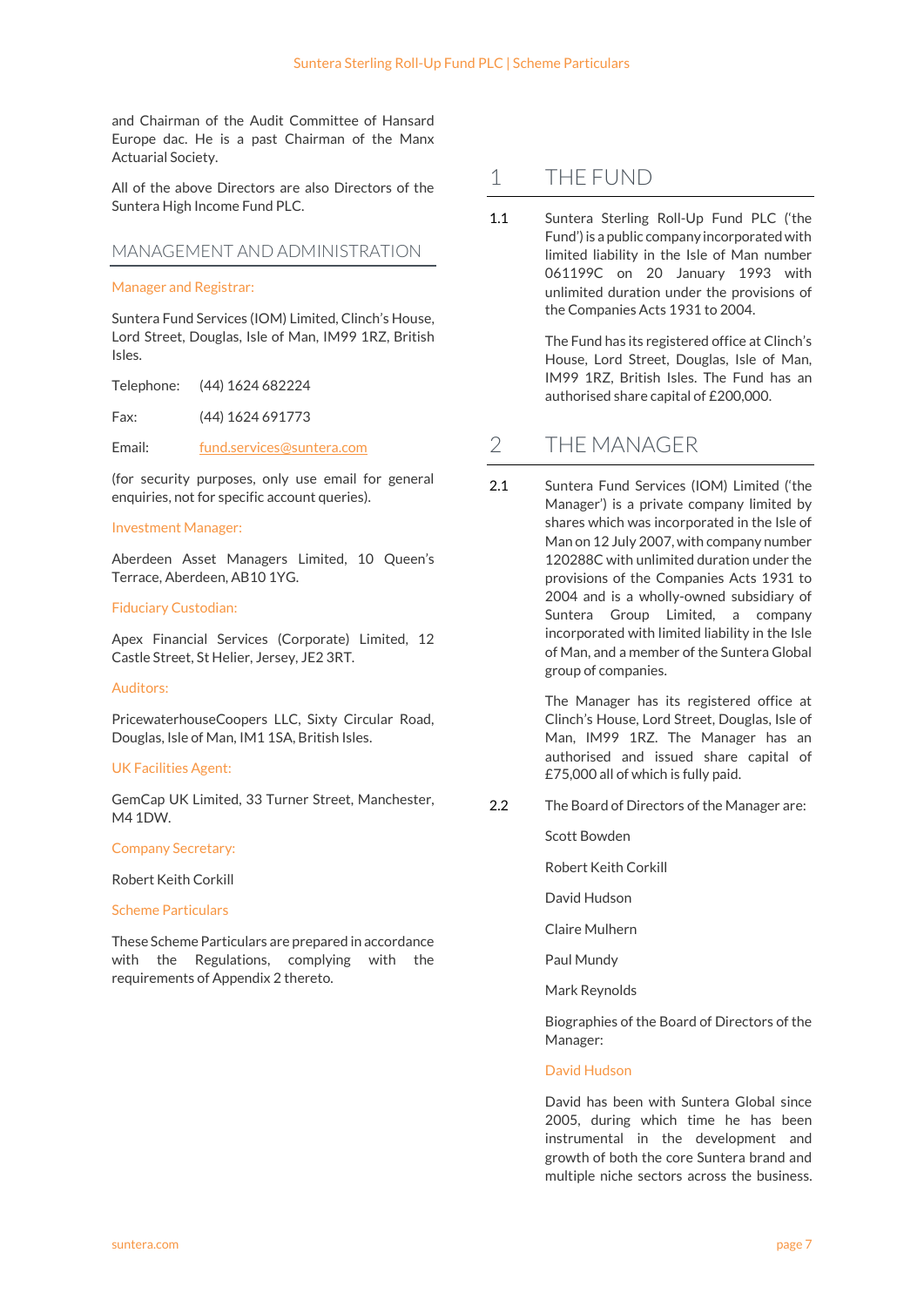Formerly the Group Business Development Director, he became Group CEO in June 2019 after leading a management buyout from the founding directors.

#### Claire Mulhern

Claire is the Suntera Global Director of Information Exchange. She joined Suntera Global in 2014 after spending over 10 years in the Isle of Man Income Tax Division. She is responsible for ensuring that all Suntera Global group entities and managed entities are complying with the relevant legislative requirements relating to information exchange, from both a local and international perspective, in a consistent manner across the group. Claire has a degree in Business Studies & Business Law from Stirling University and is a member of the Chartered Institute of Tax.

#### Paul Mundy

Paul joined Suntera Global in May 2020 as the Global Head of Funds. Based in Jersey, he has over 30 years' experience in the finance industry with the last 20 years being in the funds sector. Prior to joining Suntera, Paul was the Managing Director of State Street's Alternative Investment Funds business in the Channel Islands. He has also held senior roles at Citibank and The Royal Bank of Scotland. Paul is an experienced Director having held numerous Board positions over the last 10 years and has a Diploma in Company Direction.

#### Mark Reynolds

Mark was appointed as Managing Director of the Suntera Global group's Isle of Man office in January 2020. He has been employed in the corporate services and digital industries on the Island for the last 15 years, and previously worked for the group between 2010 and 2014. An Associate Member of the Chartered Institute of Secretaries and Administrators, Mark has held a number of senior Business Development positions throughout his career and has previously worked with Newfield where he held the positions of Chief Operating Officer and Director, Boston Limited, and IQE Limited.

For the biographies of Scott Bowden and Keith Corkill please see the section entitled "Board of Directors of the Fund".

- 2.3 The Manager is an Authorised Person as defined in the Collective Investment Schemes Act 2008 and is licensed by the FSA under Section 7 of the Financial Services Act 2008.
- 2.4 The Manager is also the Manager of Suntera High Income Fund PLC which is an Authorised Scheme, and in addition may provide management or administration services to other collective investment schemes from time to time.

## 3 THE FIDUCIARY CUSTODIAN

Apex Financial Services (Corporate) Limited (formerly Link Corporate Services (Jersey) Limited) ('the Fiduciary Custodian') was incorporated in Jersey as a limited liability company on 28 April 1956, Company Number 702, having its registered office at 12 Castle Street, St Helier, Jersey JE2 3RT.

The Fiduciary Custodian is a wholly-owned subsidiary of Apex Group Limited, a company incorporated in Bermuda, whose registered office is at 20 Reid Street, 3rd Floor Williams House, Hamilton HM 11, Bermuda. The Fiduciary Custodian has an authorised issued and fully paid-up share capital of 53,975 shares divided into 50,000 shares of £1 each issued at par and 3,975 shares of £1 each issued at a price of £1,000.

The principal business activity of the Fiduciary Custodian is that of acting as custodian or trustee to collective investment schemes. The Fiduciary Custodian is a body corporate that (i) is incorporated in a jurisdiction with which the FSA has a co-operation agreement that includes provisions in relation to collective investment schemes; (ii) is authorised to act as fiduciary custodian for retail collective investment schemes in its jurisdiction of incorporation; and (iii) has received the FSA's approval to act as such in relation to authorised schemes.

The Fiduciary Custodian may delegate certain duties as fiduciary custodian to third parties. The Fiduciary Custodian has appointed The Bank of New York Mellon, London Branch of The Bank of New York Mellon Centre, 160 Queen Victoria Street, London EC4V 4LA, United Kingdom as sub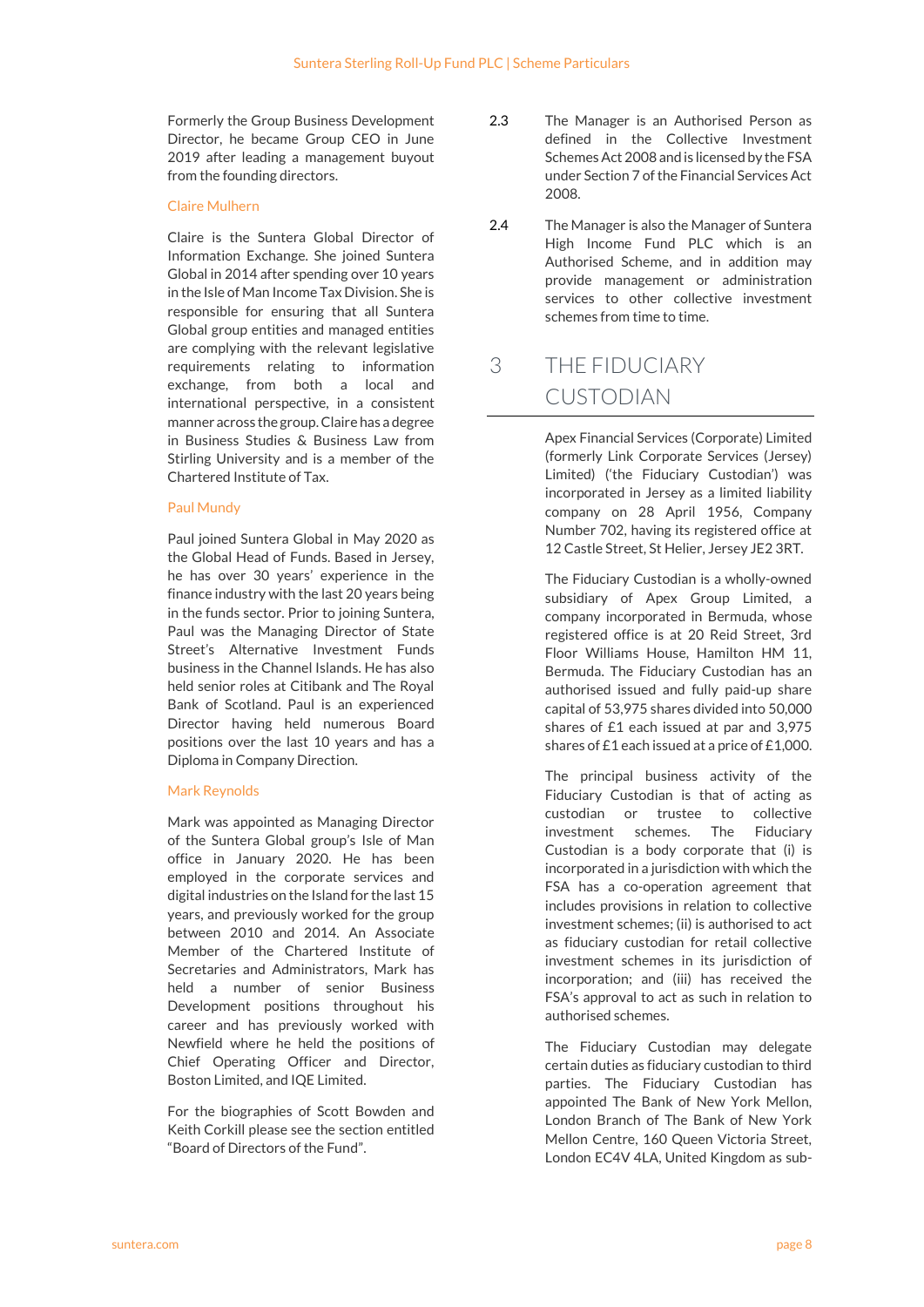custodian of the Fund, to undertake certain safe-keeping and other duties.

## 4 THE INVESTMENT MANAGER

Aberdeen Asset Managers Limited ('the Investment Manager') was incorporated in the United Kingdom as a private company limited by shares and has its registered office at 10 Queen's Terrace, Aberdeen AB10 1YG. The principal activities of the Investment Manager include the management of investments and the giving of investment advice. The Investment Manager is regulated by the UK Financial Conduct Authority. The Investment Manager is not and need not be an Authorised Person for the purposes of the Collective Investment Schemes Act 2008.

The main terms of the Investment Management Agreement provide that the Investment Manager agrees to act as investment manager to the Manager and may, at its discretion and without prior reference to the Manager, manage, invest, realise or reinvest the proceeds from the sale of any investment, the assets or any part thereof in any investment, as agent for the Manager, in accordance with the Fund's investment objectives, having regard to any restrictions in the fund mandate, the Articles and the Scheme Particulars.

This shall include the following:

- a) placing orders for the execution of portfolio transactions in accordance with the Investment Manager's Execution Policy with or through such brokers, dealers, agents, market makers or issuers or on such markets or exchanges as the Investment Manager may select, subject to terms of business agreed by the Investment Manager, the rules or regulations of the relevant market or exchange or those implied by market practice;
- b) subscribing to issues and offers for sale and accepting placings, underwritings and sub-underwritings of any investments.
- c) to give instructions for the opening of accounts in the name of the Manager and the operation of such accounts;
- d) to negotiate, amend, execute, sign, deliver or otherwise bring into effect all such agreements, master agreements, confirmations, account opening documents, contracts, deeds, other instruments, notifications, warranties, undertakings, representations and indemnities in the name of, binding against, and on behalf of the Manager;
- e) to give instructions to the Fiduciary Custodian to transfer cash or securities held by the Fiduciary Custodian on behalf of the Fund in connection with the settlement of transactions;
- f) to take any other action (including, without limitation, day-to-day decisions) which the Investment Manager reasonably considers to be necessary, desirable or incidental to carry out the services under the Investment Management Agreement; and
- g) to give instructions to or liaise with any prime broker and/or clearing agent appointed by the Manager from time to time in connection with the execution of portfolio transactions.
- h) The Investment Manager has the power to enter into transactions on behalf of or in any other way to bind the Manager or the Fund, as is required to enable the Investment Manager to provide any additional services requested from time to time by the Manager.

## 5 THE REGISTRAR

The Fund has delegated the functions of the Registrar to the Manager.

## 6 THE AUDITORS

PricewaterhouseCoopers LLC, Sixty Circular Road, Douglas Isle of Man IM1 1SA, British Isles.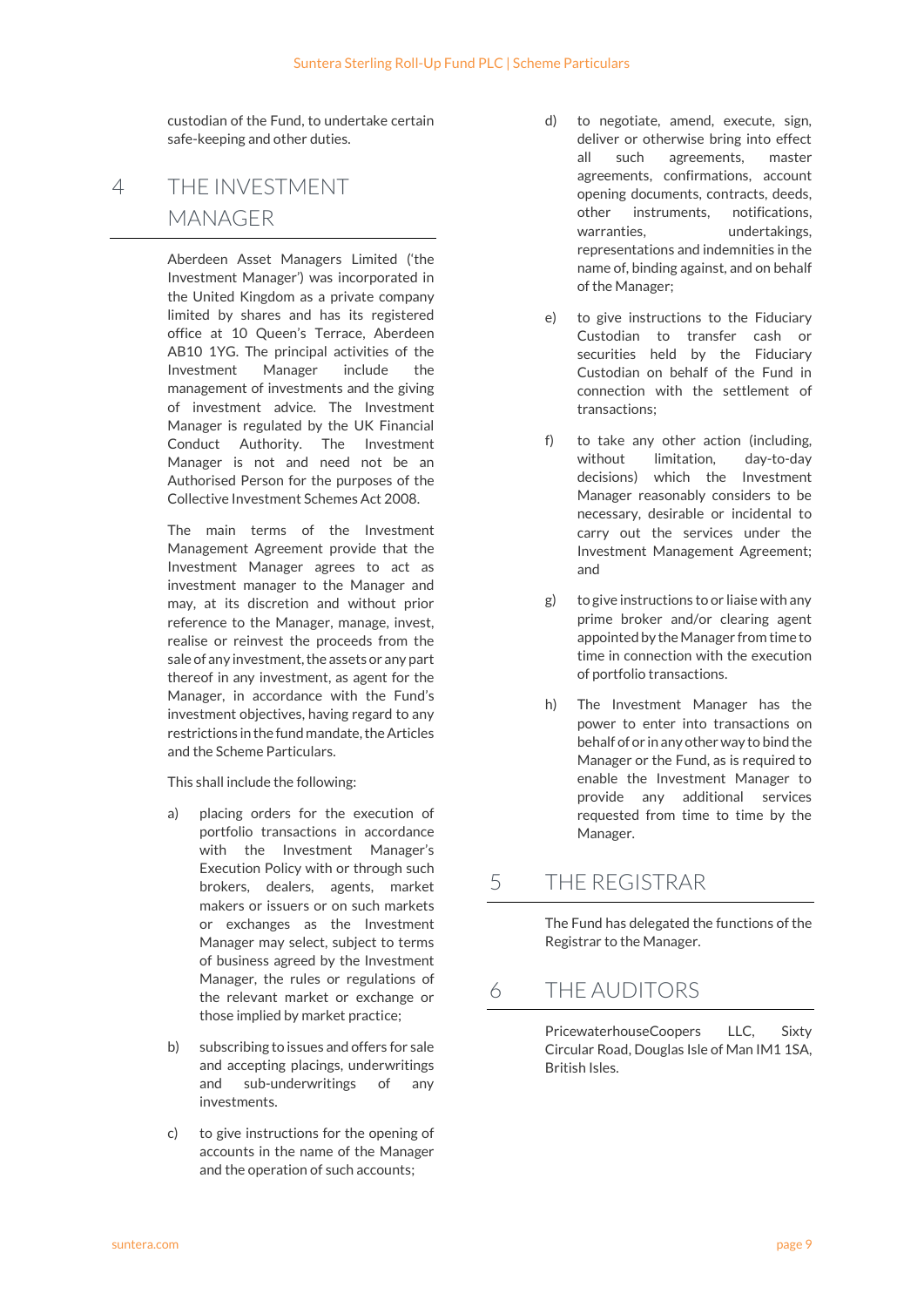## 7 THE REGISTER OF PARTICIPANTS

This is available for inspection at the offices of the Manager.

8 THE CONSTITUTION, OBJECTIVES AND INVESTMENT RESTRICTIONS OF THE FUND

### 8.1 CONSTITUTION

The Fund is an Authorised Scheme and has elected to be a Type A scheme for the purpose of the Regulations.

## 8.2 AUTHORISED SHARE CAPITAL

The Fund has an authorised share capital of £200,000 divided into 10 Management Shares ('Management Shares') of £1 each, all of which have been subscribed in full in cash by or on behalf of the Manager, and 199,990,000 Unclassified Shares ('Unclassified Shares') of £0.001 (one tenth of a penny) each, available for issue as Shares or Nominal Shares ('Nominal Shares') (see section 9). The base currency of the Fund is sterling.

### 8.3 OBJECTIVE

The purpose of the Fund is to provide investors with a high return before tax from a managed portfolio of fixed interest securities, denominated in sterling, all income and interest earned being accumulated in the price of the Shares, subject to the Regulations.

### 8.4 INVESTMENT RESTRICTIONS

8.4.1 The following summarises the investment and borrowing powers of the Fund pursuant to the Regulations.

> As a Type A scheme the Fund must only invest in the types of scheme property permitted by the Regulations, which include eligible transferable securities

#### and may:

- invest up to 10% in transferable securities which are not eligible securities
- invest up to 35% in Government and other public securities
- invest up to 5% in other collective investment schemes
- invest up to 5% in warrants
- invest in derivatives (but only in the context of efficient portfolio management), employ efficient portfolio management techniques and underwriting
- hold cash and near cash if reasonably necessary for example, for redemption
- on any day, borrow up to 10% of the value of the property of the scheme

#### and must not:

 hold influential stakes in bodies corporate, shareholdings being restricted to 10% of the voting shares in issue.

Further details may be found in Part 5 of the Regulations.

8.4.2 The Fund must invest in the types of scheme property permitted by the Regulations. The following table shows the spread and concentration limits of the holdings by the Fund (as a percentage of the Fund property).

| Investment class                                     | Minimum<br>permitted<br>holding by the<br>fund | Maximum<br>permitted<br>holding by the<br>fund |
|------------------------------------------------------|------------------------------------------------|------------------------------------------------|
| <b>UK Government Securities</b>                      | 0%                                             | 20%                                            |
| Sterling denominated Bonds<br>(investment grade)     | 70%                                            | 100%                                           |
| Sterling denominated Bonds<br>(non-investment grade) | 0%                                             | 20%                                            |
| Cash or near cash                                    | 0%                                             | 10%                                            |

#### In addition

#### The Fund may:

 borrow or go overdrawn by up to 5% of the Net Asset Value of the Fund to meet liquidity requirements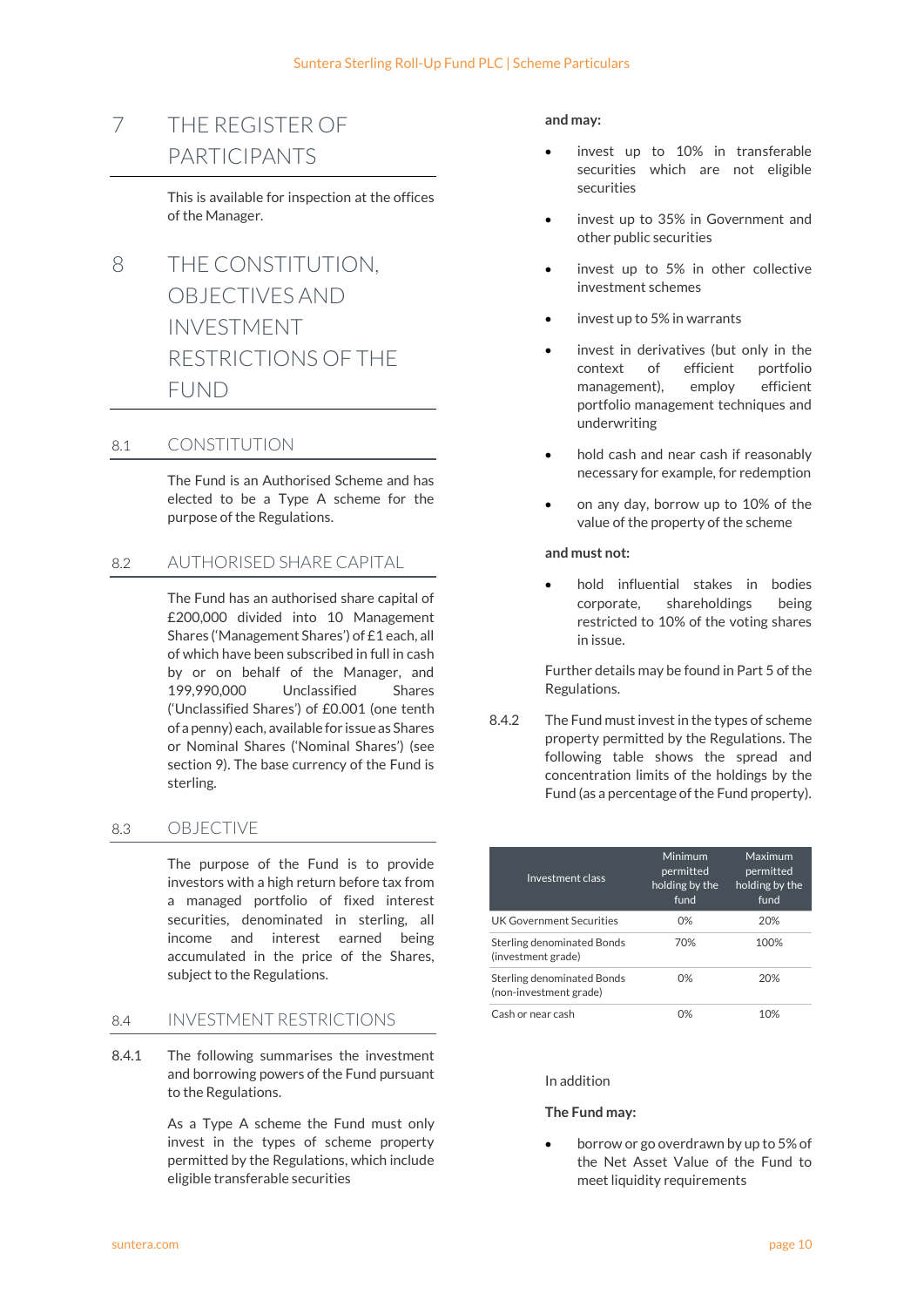- hold up to 10% in cash or near cash in order to enable, for example, the redemption of units, efficient portfolio management or purposes ancillary to the objectives of the Fund
- invest in derivative transactions for the purposes of efficient portfolio management.

#### The Fund will not:

- invest more than 20% of the property of the Fund in securities issued by one issuer
- participate in Stock Lending
- invest in warrants, nil paid or partly paid securities
- invest in other Collective Investment Schemes managed or operated by the Manager
- invest in voting shares in bodies corporate
- permit investment in an instrument that compels the acceptance of physical delivery of a commodity
- have an interest in any immovable property or movable property for the direct pursuit of the Fund's business.

#### The Eligible Markets in which the Fund invests are:

- The London Stock Exchange
- The Market organised by the International Securities Market Association.
- 8.4.3 The Manager and the Investment Manager may enter into hedging transactions for the purpose of efficient portfolio management in accordance with the Regulations. In particular, the Manager may, where it is likely to be of benefit to the Fund, use gilt traded options or other appropriate option contracts in order to protect the capital of the Fund. Such circumstances may arise when longer dated securities yield substantially more than shorter dated securities. There is no guarantee that hedging will achieve its aim.

8.5 HISTORICAL PERFORMANCE

#### Comparative tables as at 31 August 2020.

#### Performance record

|                | Highest share<br>price | Lowest share<br>price | Net allocation<br>per share* |
|----------------|------------------------|-----------------------|------------------------------|
|                | p                      | p                     | p                            |
| 31 August 2016 | 431.57                 | 349.41                | 651.35                       |
| 31 August 2017 | 429.66                 | 379.16                | (2.81)                       |
| 31 August 2018 | 430.02                 | 392.54                | (6.47)                       |
| 31 August 2019 | 434.11                 | 390.59                | 34.04                        |
| 31 August 2020 | 448.14                 | 391.66                | 8.51                         |

\*Net allocation per share is based on average shares during the year

#### Net asset value record

|                | Net asset<br>value of<br>participating<br>shares<br>£ | <b>Shares</b><br>in issue | Closing net<br>asset value<br>per share<br>p |
|----------------|-------------------------------------------------------|---------------------------|----------------------------------------------|
| 31 August 2018 | 19.400.964                                            | 4,865,,357                | 398.76                                       |
| 31 August 2019 | 18.770.742                                            | 4.325.991                 | 433.91                                       |
| 31 August 2020 | 17.092.547                                            | 3.855.492                 | 443.33                                       |

Ongoing Charges Figure

The Ongoing Charges Figure ("OCF") has replaced the Total Expense Ratio ("TER"). It is the total expenses paid by a share class in the year against its average Net Asset Value.

|                | Ongoing Charges Figure % |
|----------------|--------------------------|
| 31 August 2018 | 1.06                     |
| 31 August 2019 | 0.98                     |
| 31 August 2020 | 1.13                     |

## 8.6 WINDING UP

The Fund may be wound up if a Special Resolution of the Shareholders so determines or may be wound up if the order declaring the Fund to be an Authorised Scheme is revoked, or otherwise in accordance with the Regulations.

On a winding up, the assets available for distribution amongst the Shareholders shall be applied in the following priority:

- a) in the payment to the holders of Shares of sums up to the nominal amount paid thereon;
- b) in the payment to the holders of Nominal Shares of sums up to the nominal amount paid thereon;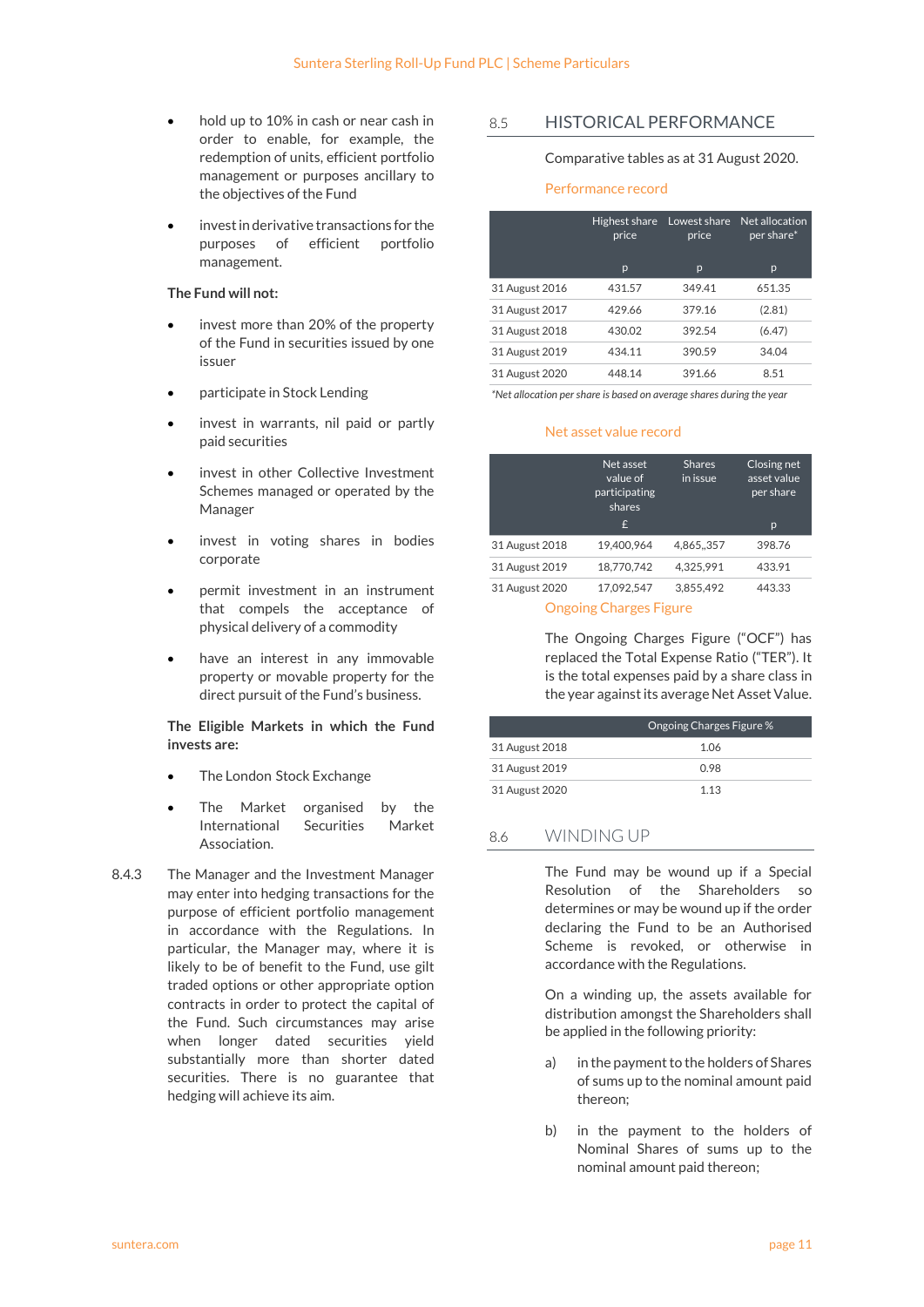- c) in the payment to the holders of Management Shares of sums up to the nominal amount paid thereon; and
- d) in the payment to the holders of Shares in accordance with their respective interests in the Fund, any balance then remaining.

The Fund may only be wound up or terminated in accordance with the Regulations:

- if an extraordinary resolution to that effect is passed; or
- on the date stated in any agreement by the FSA in response to a request from the board of Directors for the winding up of the Fund.

Before giving notice to the FSA of the winding-up proposals, the board of Directors must make a full enquiry into the Fund's affairs to determine whether the Fund will be able to meet all its liabilities. The Manager must then prepare a statement either confirming that the Fund will be able to meet all its liabilities within 12 months of that date or alternatively, stating that this confirmation cannot be given.

The Auditor must confirm whether it agrees with the statement made.

Subject to the terms of any scheme of arrangement sanctioned by an extraordinary resolution of Shareholders, on a winding up the Manager is required as soon as practicable after the winding-up or termination has commenced, to realise the property of the Fund and meet the liabilities of the Fund out of the proceeds.

The Manager must instruct the Fiduciary Custodian how such proceeds (until used to meet liabilities or make distributions to Shareholders) are held, with a view to the prudent protection of creditors and Shareholders against loss. Where sufficient liquid funds are available after making adequate provision for all remaining liabilities and retaining provision for the costs of the winding up, the Manager must arrange for the Fiduciary Custodian to make one or more interim distributions to Shareholders proportionately to their respective interests in the Fund as at the date of the relevant event. The Manager may, in certain circumstances, (and with the agreement of the affected Shareholders)

distribute property of the Fund (rather than the proceeds on the realisation of that property) to Shareholders on a winding-up.

The Fiduciary Custodian must notify the FSA once the winding up of the Fund is complete, and at the same time request the FSA to revoke the authorisation order.

## 8.7 ACCOUNTING DATES

The annual accounting period of the Fund ends on 31 August in each year.

## 9 CHARACTERISTICS OF SHARES IN THE FUND

## 9.1 TYPES OF SHARES

The types of Shares in the Fund and their characteristics are as follows:

a) Shares

The Shares confer the right to a proportionate share in the property of the Fund and to dividends, if any. At General Meetings, on a poll, every holder of a Share present in person or by proxy will be entitled to one vote for every whole Share of which he is the holder. For the rights of holders on a winding up, see section 8.6.

b) Management Shares

The Management Shares exist to comply with Isle of Man law which requires that the Shares have preference over another class of capital in order to be redeemable. Management Shares can only be issued at par to the Manager or to any associate of the Manager. Management Shares do not entitle the holders thereof to receive any dividends. For the rights of holders on a winding up, see section 8.6. Management Shares carry no other rights.

c) Nominal Shares

Nominal Shares will only be issued at par to the Manager for the purpose of providing funds for the redemption of the nominal value of Shares. No dividends will be payable to the holders of Nominal Shares. For the rights of holders on a winding up, see section 8.6.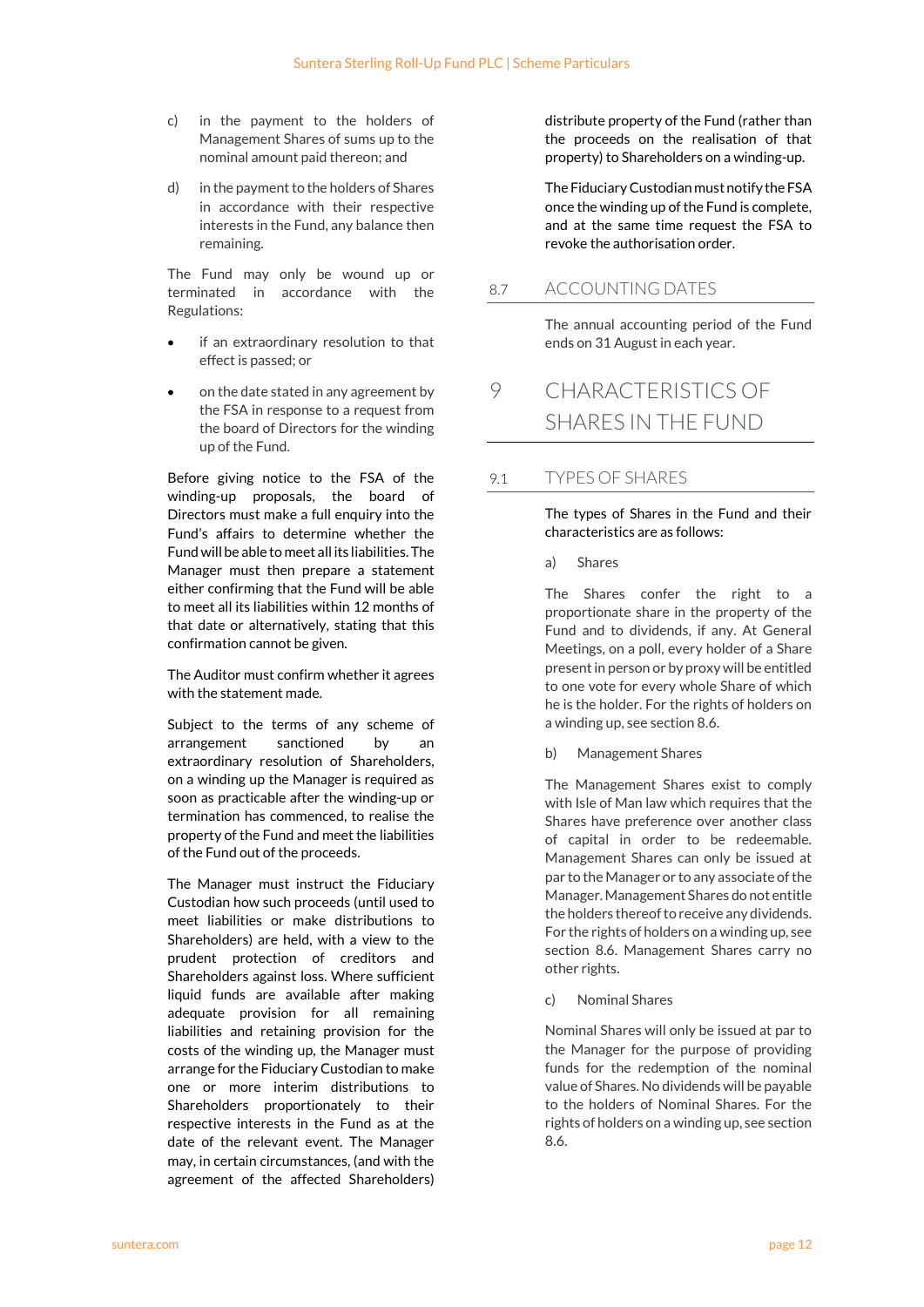Nominal Shares may be converted into Shares (see section 11.8 Dealing Price). Nominal Shares carry no other rights.

d) Unclassified Shares

These may be issued either as Shares or as Nominal Shares.

## 92 PROOF OF PURCHASE

Proof of purchase of Shares will be evidenced by entry on the Share Register. A contract note will be issued to Shareholders. No Share Certificates or bearer shares will be issued. The Directors have exercised their right under the Articles to dispense with the issue of Share Certificates.

## 9.3 VARIATION OF CLASS RIGHTS

- 9.3.1 The rights attached to the Shares shall be deemed to be varied by any variation of the rights attached to shares of any other class or by the creation or issue of any shares, other than Shares, ranking in priority to or pari passu with them as respects rights in a winding up.
- 9.3.2 Subject to 9.3.1 above, the rights conferred upon the holders of the Shares of any class issued with preferred or other special rights shall not, unless otherwise expressly provided by the terms of issue of the Shares of that class, be deemed to be varied by the creation or issue of further Shares ranking pari passu therewith or by the conversion of Nominal Shares into Shares as provided in the Regulations.

## 9.4 SHARES

- 9.4.1 The Directors are authorised without limitation but subject always to the availability of Shares, to allot and issue Shares at any time without reserving preferential subscription rights to existing Shareholders.
- 9.4.2 Fractions of Shares may be issued (up to one thousandth of a Share).
- 9.4.3 The Fund shall register Shares jointly in the names of not more than four holders should they so require. In the case of joint holders, the vote of the senior who tenders a vote whether in person or by proxy shall be accepted to the exclusion of the votes of the other joint holders, and for this purpose

seniority shall be determined by the order in which the names stand in the register of holders.

### 9.5 HOLDERS

The Manager may determine whether or not any particular person should become the holder of Shares. No Shares may be acquired, delivered, sold or held by any US Person (except where permitted by the Directors or where they may lawfully own Shares), by any person in breach of the laws or requirements of any country or governmental authority; or by any person such that the status, standing or tax residence of the Fund is or may be prejudiced or the Fund may suffer any financial or regulatory disadvantage which it would not otherwise have done.

The Manager may reject any application for Shares where in its opinion the applicant is not qualified to hold Shares.

Where Shares are held in breach of these requirements the Manager may invoke a procedure under the Articles to require the holder of such Shares to remedy the situation. If they do not, the Manager may arrange for the compulsory redemption of such Shares by the Fund.

## 10 VALUATION OF PROPERTY, CHARGES AND DISTRIBUTIONS

## 10.1 VALUATION OF ASSETS

10.1.1 Cash and amounts held on deposit account shall be taken into account at their nominal value.

> The valuation of assets will be made in accordance with the provisions of the Regulations. The Fund shall be valued each Dealing Day at 12 noon in the Isle of Man, using the prices of the appropriate markets.

All other property shall be valued:

a) in the case of property which is an investment of any description other than a unit in a collective investment scheme, at the mid-market price of that investment;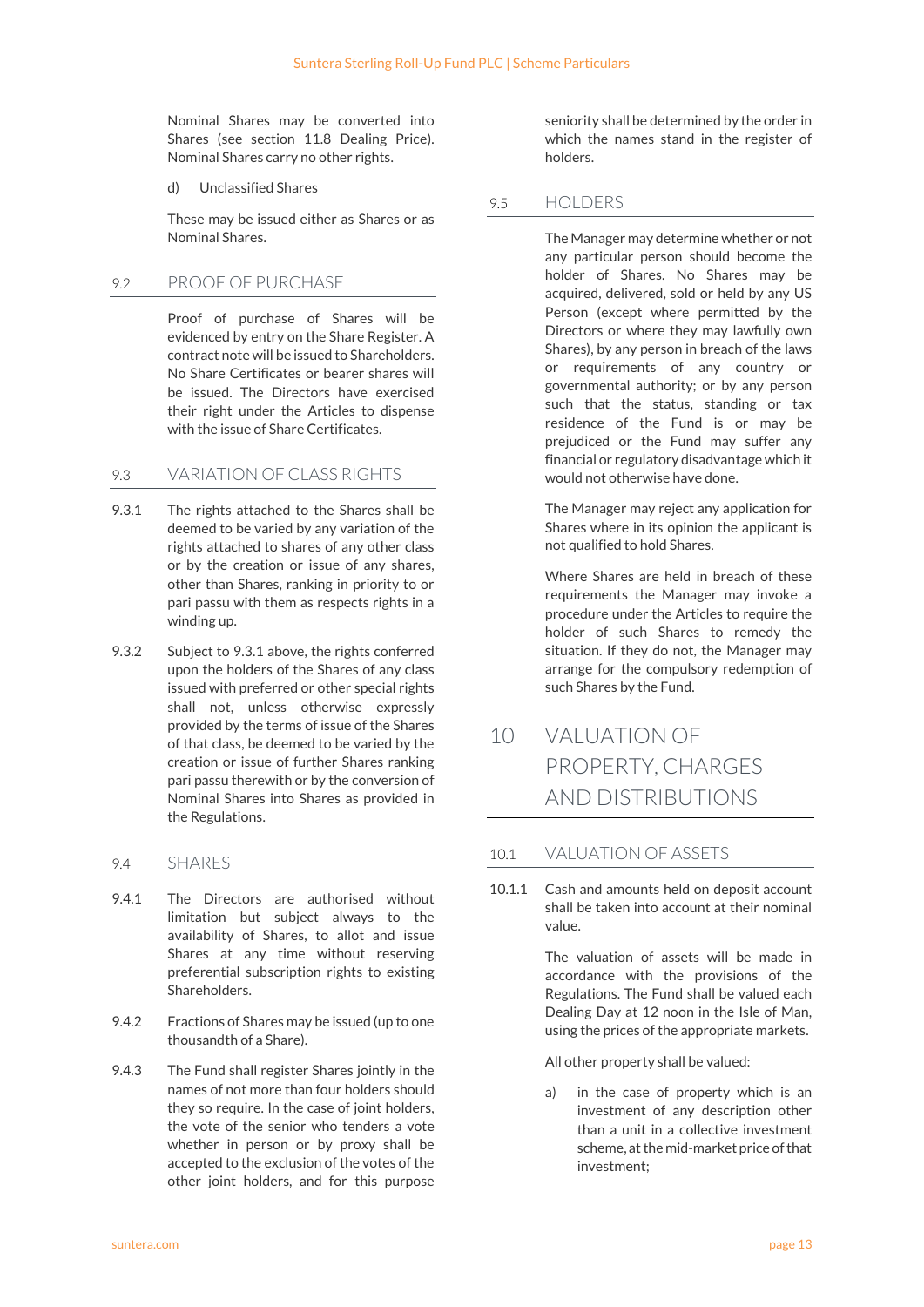- b) in the case of property which is units in a collective investment scheme, at the most recent net asset valuation of the relevant units in the relevant scheme;
- c) if there is no price of the property in question under sub-paragraph a) or b), at a reasonable estimate of the amount which would be paid by a buyer, by way of consideration, for an immediate transfer or assignment to him at arm's length plus any fiscal charges, commission and other purchase charges which would be payable by him.

Subject to the Regulations, the Fiduciary Custodian, the Manager and the Directors shall be entitled to rely upon a statement as to the value of any investment or the rate of exchange prevailing at any time if they believe it to be genuine and to be given by a person independent of any of them who is competent to make such a statement.

#### 10.1.2

- a) The Manager reserves the right to revalue the property of the Fund at any time at its discretion. This is only likely to take place in cases where there has been a substantial (at least 2%) change in the value of the underlying assets of the Fund since the previous valuation. In these circumstances the Manager is obliged to revalue if pricing is on an historic basis.
- b) The Manager may elect to deal at either forward or historic prices. The basis may be changed on notification to the Fiduciary Custodian. At present, pricing is on a forward basis. The Regulations are complex and there may be circumstances when the Manager cannot deal at forward prices. The Manager has the right to vary the basis for large deals (as defined below) and shall consider any such deals on a case by case, acting always in the best interests of the Fund and all **Shareholders**
- c) A large deal in the Fund (as defined by the Regulations) is a transaction or a series of transactions which is in excess of £15,000.
- 10.1.3 In calculating the value of the property of the Fund inter alia:
- a) there shall be deducted from the property of the Fund a reasonable estimate by the Manager of the total amount of the liabilities including potential liabilities which have accrued to date and are payable out of the property of the Fund, including the principal amount of any outstanding borrowings whenever repayable;
- b) there shall be added to the property of the Fund;
- b.i a reasonable estimate by the Manager of the total amount of any claims for repayment of any taxation levied on capital (including capital gains) or on income accrued before the valuation point; and
- b.ii a sum representing any interest or dividends accrued but not received.
- c) any Shares for which application has been made shall be deemed to be in issue [immediately after the time as at which the Dealing Price for such Shares is determined and after such time the Dealing Price payable to the Fund if not received shall be deemed to be an asset of the Fund and any liabilities in connection with the issue of such Shares shall be deemed to be liabilities of the Fund; and
- d) any Shares to be redeemed shall be deemed to be in issue only until the time as at which the Dealing Price is determined and, from such time until paid, the Dealing Price for such Shares shall be deemed to be a liability of the Fund.

## 10.2 CHARGES

#### 10.2.1 Manager's preliminary charge

The Manager may impose an initial charge on subscriptions. The current charge is up to 5% of the amount subscribed. The maximum charge permitted under the Articles is 8.5% of the amount subscribed.

#### 10.2.2 Manager's remuneration

The Manager is entitled to receive from the Fund, in addition to the initial charge payable on the subscription for Shares, a management charge as a percentage per annum of the Net Asset Value of the Fund. The management charge accrues daily and is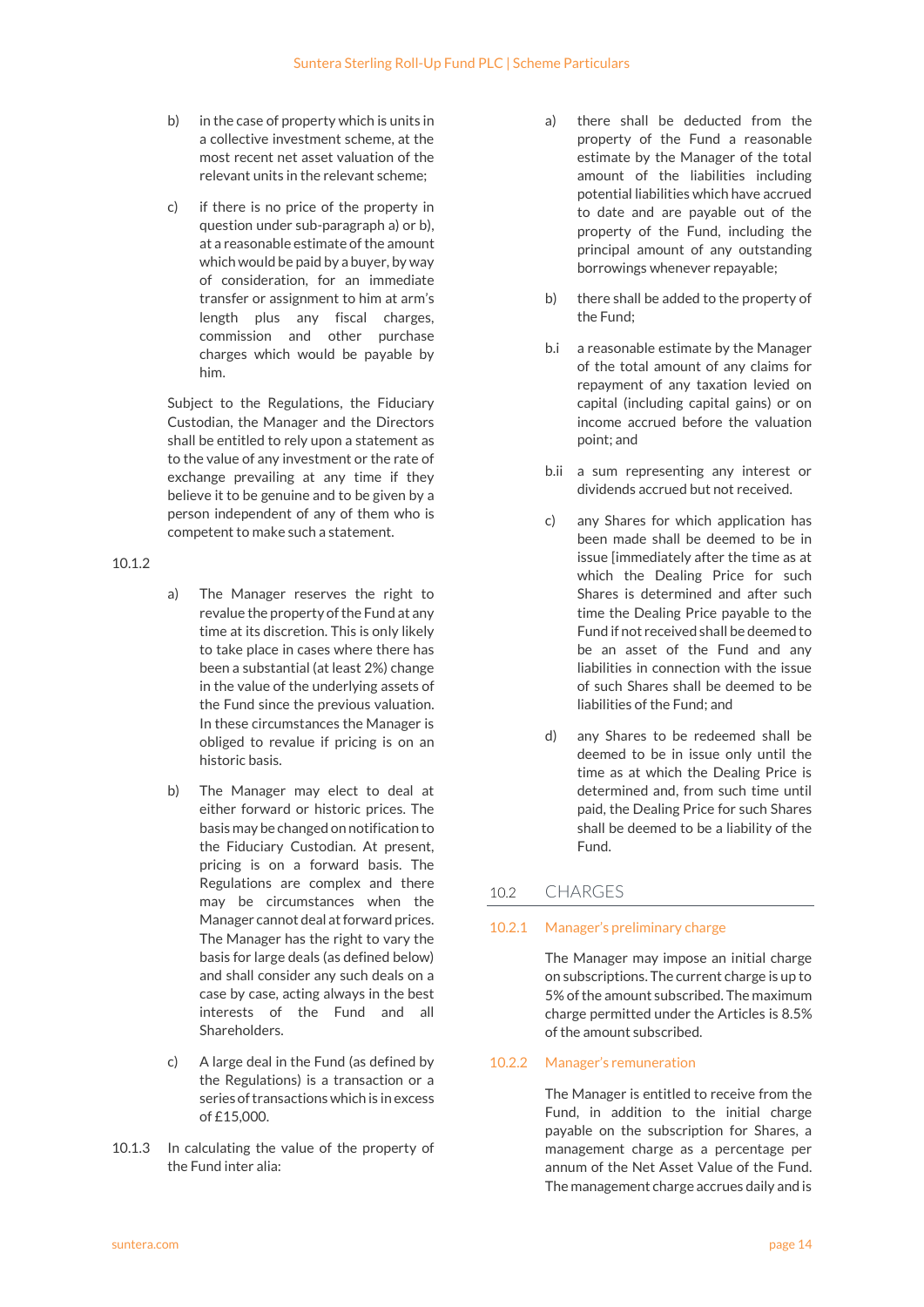paid monthly. The maximum chargeable will be 1.5% per annum. The current charge is 0.70%. Out of this charge, the Manager is responsible for the payment of the fee to the Investment Manager.

#### 10.2.3 Fiduciary Custodian's remuneration

The Fiduciary Custodian's remuneration is as follows:

a) Annual fee of 0.035% of the Fund's Net Asset Value (with a minimum of £20,000 pa).

The maximum payment to the Fiduciary Custodian (expressed as an annual percentage of the Fund's Net Asset Value) permitted under the Articles is 1% plus VAT.

All fees will be paid out of the property of the Fund. The Fiduciary Custodian fee accrues daily and is paid monthly.

The Fiduciary Custodian's fees are exclusive of all fees and expenses of any Sub-Custodian (including those of The Bank of New York Mellon London Branch), which, as incurred, are payable by the Fund.

#### 10.2.4 Directors' fees and expenses

Each Non-executive Director (William Juan Clarke and Graeme Michael Easton) is paid a fee of £7,500 per annum for acting as a Director of the Fund. The Chairman (William Juan Clarke) will receive an additional £1,500 per annum for this role. No fees are paid by the Fund to the Executive Directors for acting as Directors of the Fund.

#### 10.2.5 Investment Manager's fees and expenses

The fees of the Investment Manager are met by the Manager.

### 10.2.6 General expenses

The following expenses may be paid out of the property of the Fund, in addition to those set out at 10.2.1 to 10.2.4 and 12.3:

- a) the costs of dealing in the property of the Fund;
- b) interest on borrowings permitted by the Fund and charges incurred in negotiating, effecting or varying the terms of such borrowings;
- c) the costs and expenses incurred in obtaining a listing for the Shares of the Fund on any stock exchange;
- d) taxation and duties payable in respect of the property of the Fund, the principal constitutional documents and the creation and sale of Shares;
- e) any costs incurred in modifying the principal constitutional documents and entering into or modifying agreements with the service providers to the Fund;
- f) the costs incurred in the preparation and publication of any prospectus or Scheme Particulars and any substituted or supplementary prospectus or Scheme Particulars;
- g) any costs incurred in respect of meetings of holders;
- h) any charges reasonably incurred by the Fiduciary Custodian in depositing any part of the property of the Fund in safekeeping in a country or territory outside the Isle of Man;
- i) expenses and disbursements of the Fiduciary Custodian incurred in connection with its duties as Fiduciary Custodian of the Fund are authorised by the Articles for payment out of the property of the Fund.
- j) any other expenses authorised under the Regulations. Such expenses and disbursements shall, without limitation, include:
- j.i the fees, expenses and disbursements of any agent appointed by the Fiduciary Custodian in connection with its duties in relation to the Fund and the Fiduciary Custodianship;
- j.ii the fees, expenses and disbursements of any legal or accountancy adviser, valuer, broker or other professional person appointed by the Fiduciary Custodian in connection with its duties in relation to the Fund and the Fiduciary Custodianship including the cost of obtaining advice on whether or not the Fiduciary Custodian has the power or capacity to act in any question relating to the Fund; and
- j.iii all other expenses and disbursements bona fide incurred by the Fiduciary Custodian in connection with the Fiduciary Custodianship of the Fund.
- k) the fees and expenses of the Auditor of the Fund;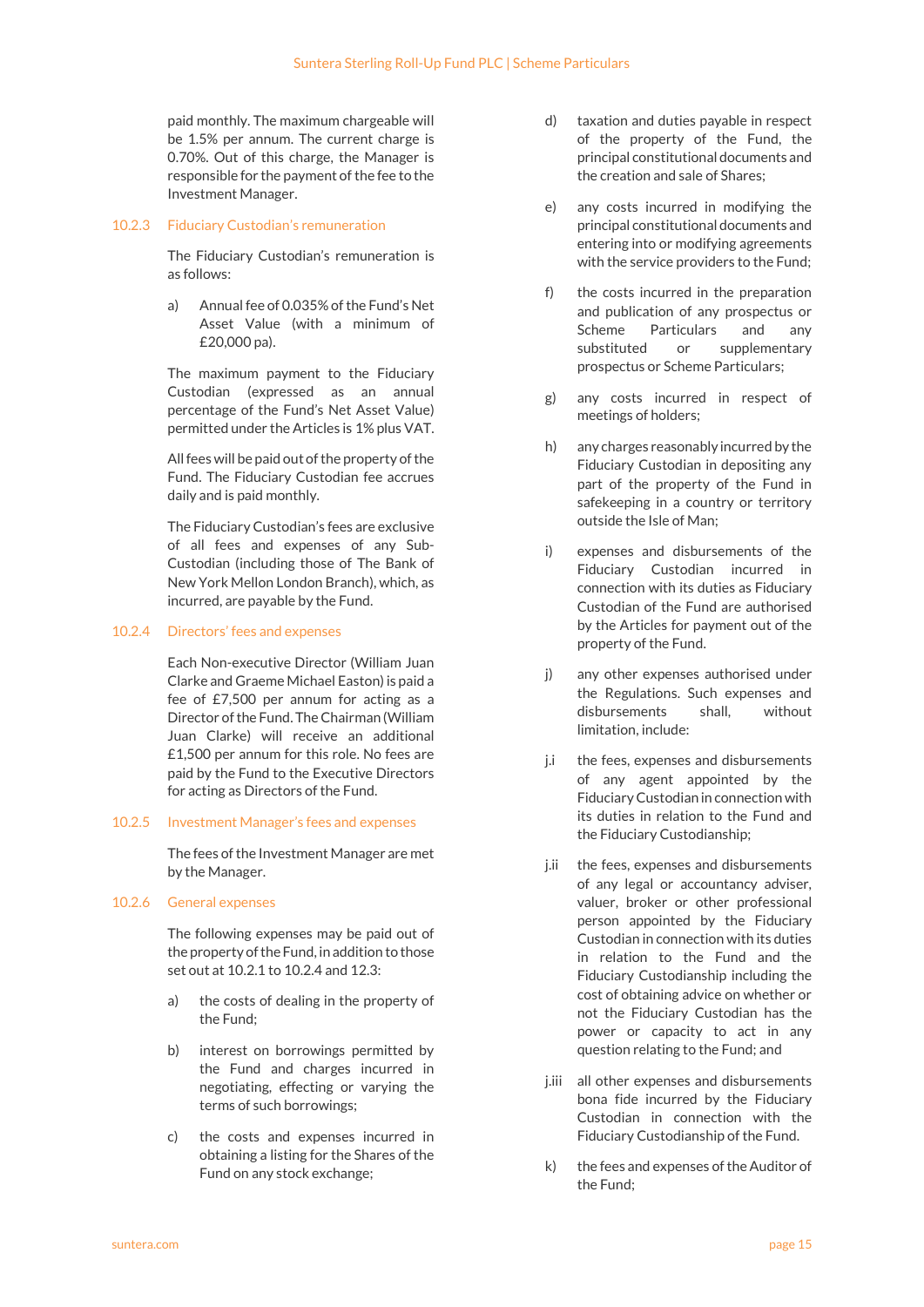- l) the costs incurred in publishing annual and interim reports;
- m) the costs incurred in keeping the register;
- n) the costs incurred in administrating the Fund;
- o) the fees of the FSA or any regulatory authority in a country or territory outside the Isle of Man in which Shares are or may be marketed;
- p) legal expenses of the Fund; and
- q) filing and other fees and charges of any government bodies or agencies

Save as disclosed in this document, there will not be any payments out of scheme property.

### 10.2.7 Valued Added Tax

In addition, all fees and charges will, where appropriate, be subject to VAT in the Isle of Man, currently levied at 20%. Such VAT will be paid by the Fund.

## 10.3 INCOME ACCUMULATION

All income received and interest earned by the Fund on its assets will be accumulated in order to enhance the capital value of the Fund. This means that there will be no dividends paid to Shareholders of the Fund. The Income Allocation Date of the Fund is the first day in November. The Income Allocation Date is the date upon which the income within the Scheme is converted into capital. Such conversion is purely for the purposes of the Regulations and has no effect on the Share price. In addition, the Directors may set such interim allocation dates as they in their discretion determine. As with the Income Allocation Date, no dividends will be paid upon such interim allocation.

## 11 THE SALE AND REPURCHASE OF SHARES

## 11.1 DEALING DAY

A Dealing Day in relation to Shares is any business day (being in relation to anything done or to be done in the Isle of Man, any day

other than a Saturday, Sunday or public holiday in the Island, and, in relation to anything done or to be done by reference to a market outside the Island, any day on which that market is normally open for business), except a business day falling within a period of suspension of the determination of the Net Asset Value of Shares as described in section 11.11.

## 11.2 DEALING BY THE MANAGER

The Manager will deal in Shares on any Dealing Day at prices based on the valuations of the underlying investments available as set out at 10.1.1 above.

Purchases and redemptions of Shares may take place between 9.00 am and 12.00 noon on any Dealing Day. However, applications for the purchase or redemption of Shares received after 12.00 noon will be held over until the next Dealing Day and on acceptance by the Manager will be dealt with at prices ruling on that day.

Transactions will take place at the Dealing Price ruling at the time an application for shares or a redemption request is accepted by the Manager (or if no price is available at that time, due to a suspension or revaluation, at the next available price).

## 11.3 CURRENCY OF PAYMENT AND FOREIGN EXCHANGE TRANSACTIONS

Where payments in respect of purchase or redemption of Shares are tendered or requested in a freely transferable currency other than sterling, the necessary foreign exchange transactions will be arranged by the Manager for the account of, and at the expense of, the applicant at the time the application is received and accepted. Subject to the Regulations the Manager will take no responsibility for the rate of exchange obtained. Payments will be made by sterling cheque or credited direct to a bank account by telegraphic transfer at the expense of the Shareholder.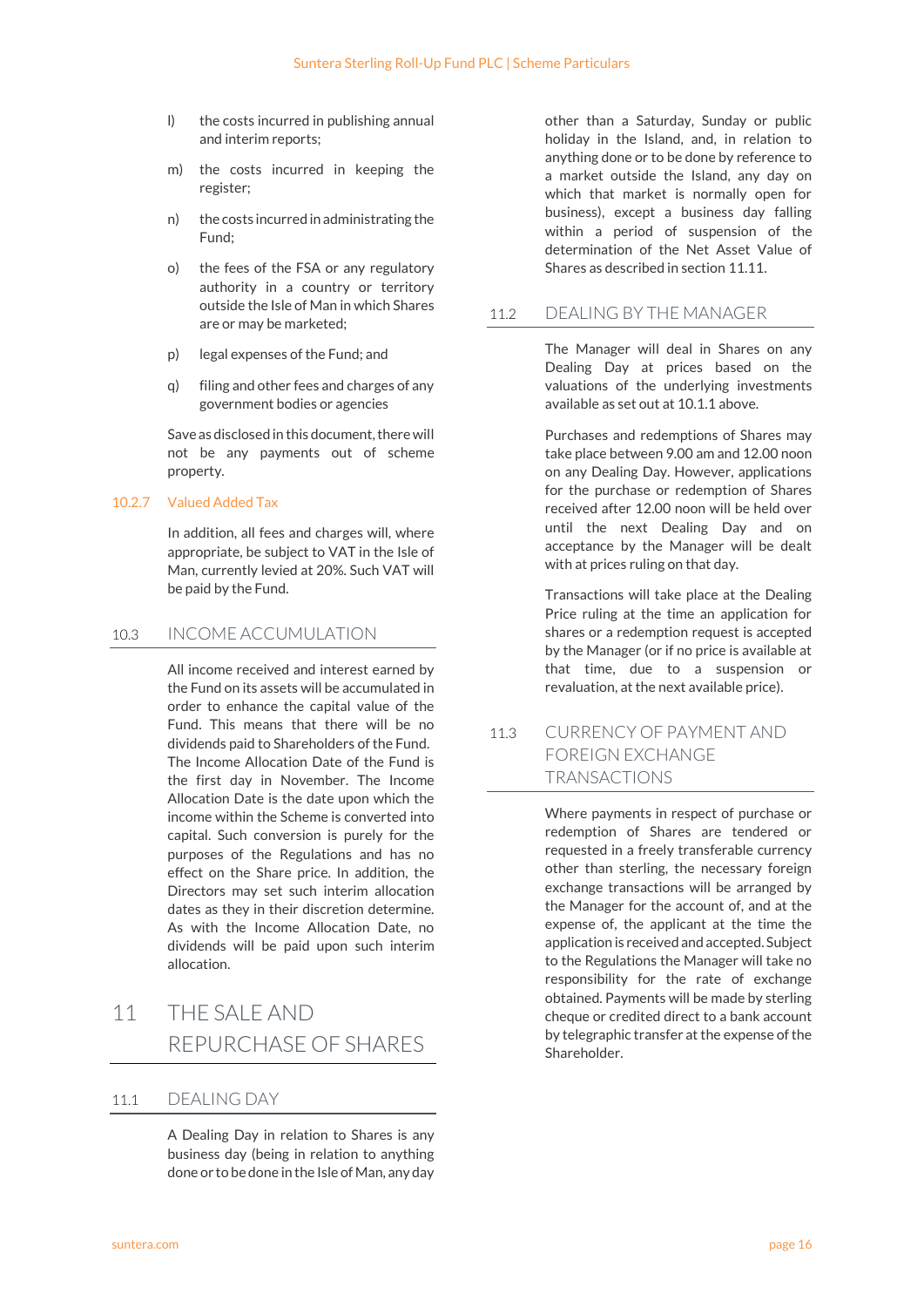## 11.4 SHAREHOLDER COMMUNICATIONS

All communications regarding the purchase or redemption of Shares must be made to the Manager:

Suntera Fund Services (IOM) Limited, Clinch's House, Lord Street, Douglas, Isle of Man, IM99 1RZ, British Isles.

Telephone: (44) 1624 682224

Fax: (44) 1624 691773

Dealing Prices are published daily on the Suntera Global website at www.suntera.com.

### 11.5 APPLICATION PROCEDURE

Applications for Shares may be made to the Manager on any Dealing Day. Shares will be allotted in accordance with the Articles of Association of the Fund at the Dealing Price per Share ruling on the Dealing Day on which the application is accepted by the Manager.

Applications should be made by completing the Application Form which is available on the Suntera Global website or on request and sending it duly completed to the Manager.

An acknowledgement of the investment will be made by the issue of a contract note which will be sent to the applicant's authorised agent, if one is appointed, or otherwise direct to the applicant.

Details of methods of payment are contained in the Application Form.

## 11.6 REDEMPTION PROCEDURE

Requests for the redemption of Shares may be made to the Manager on any Dealing Day.

Requests to redeem Shares should be made to the Manager and may be made by telephone or in writing. Telephone requests must be confirmed in writing. Redemption proceeds will be held, without interest, pending receipt of such written instructions. The following written information shall be given: the name and the Personal Account Number of the holder of Shares and the number of Shares to be redeemed.

Requests for redemptions received by 12.00 noon UK time and accepted by the Manager will be dealt with at the relevant Dealing Price ruling on that day. Requests received after 12.00 noon will be held over until the next Dealing Day.

The Manager may refuse to comply with instructions for dealings in Shares if to do so would result in a residual holding having a value of less than £500.

Requests to redeem, once made, may only be withdrawn in the event of a suspension or deferral of the redemption of Shares.

The Manager is not bound to redeem, procure the purchase of more than one-fifth of the number of Shares in issue as at any Dealing Day. If the Manager receives redemption requests as at any Dealing Day in respect of a greater number of Shares, the Manager may scale down the number of Shares to be redeemed in response to each redemption request on a pro rata basis to such extent as may be necessary to ensure that the foregoing limit is not exceeded and shall carry forward for redemption as at the next following Dealing Day the balance of each redemption request and so on to each succeeding Dealing Day until each such request has been complied with in full, provided that requests which have been carried forward from an earlier Dealing Day shall, subject always to the foregoing limits, be complied with in priority to later requests.

## 11.7 SETTLEMENT

Payment of the redemption proceeds will be made to the Shareholder upon delivery of the above written instructions.

Payments will normally be made in sterling, or in a freely transferable currency as requested by the Shareholder, within four business days after the relevant Dealing Day. Any costs in respect of currency conversions will be borne by the Shareholder.

Redemption proceeds will be paid by electronic transfer at your expense to the remitting bank from which your subscription was received as set out in your application form. If a Shareholder requires redemption proceeds to be paid by cheque or to an alternative account, the Manager will require prior confirmation in writing signed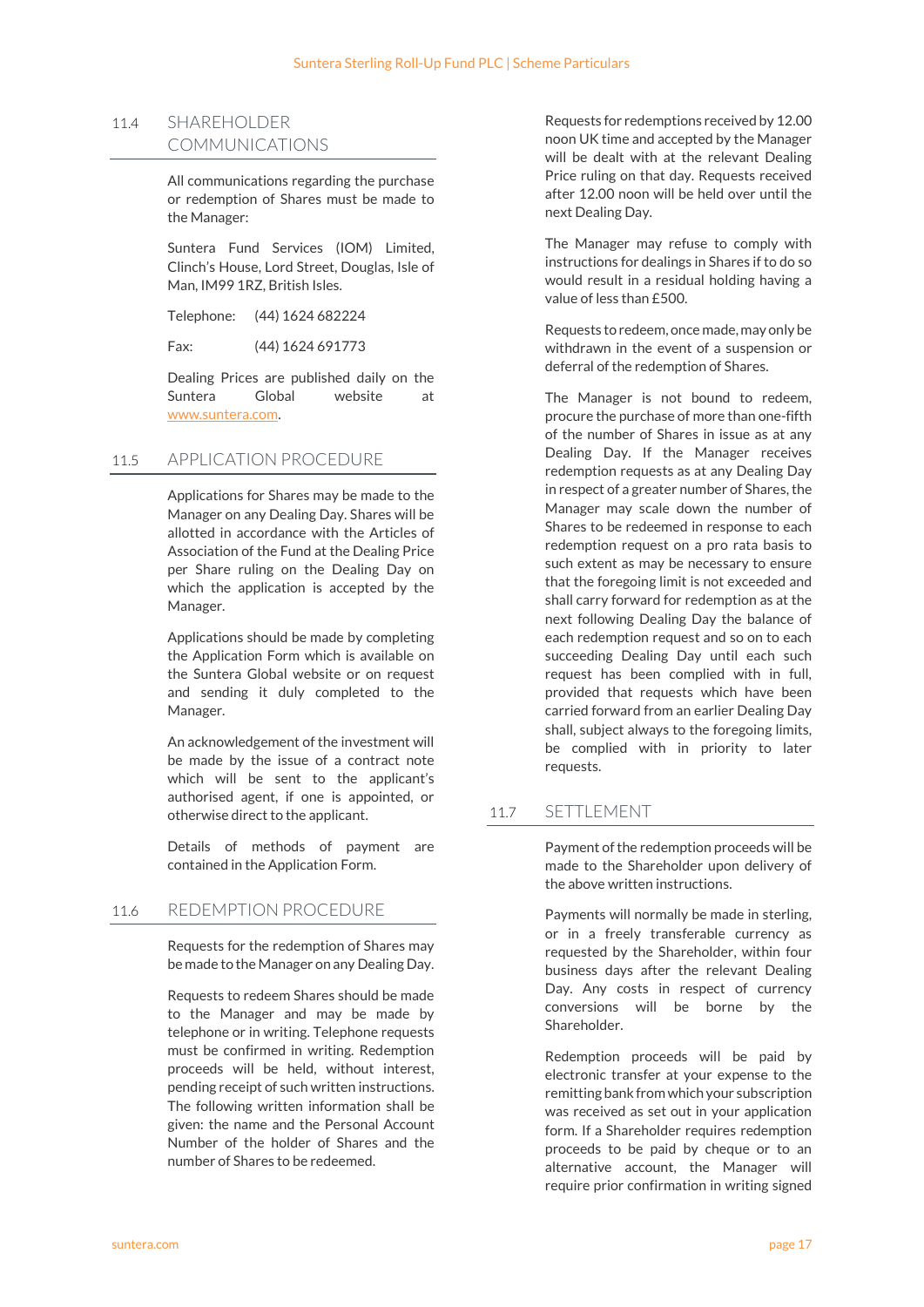by the Shareholder(s). Payments will only be made to a registered Shareholder or to a bank account in the name of a registered Shareholder.

## 11.8 DEALING PRICE

Shares will be issued or redeemed on Dealing Days for an amount equal to the net asset value of the Fund divided by the number of Shares in issue, or deemed to be in issue.

The right is reserved to waive the whole or part of the initial charge in respect of any particular subscription. The Dealing Price will be accurate to at least four significant figures.

On the redemption of Shares, the nominal value of each Share will be financed by the issue of a Nominal Share (for which, during the tenure of the Management Agreement, the Manager has agreed to subscribe). Nominal Shares may be converted into Shares on payment to the Fund on any Dealing Day the difference between the current Dealing Price of Shares and the nominal value of the Nominal Shares converted.

Redemption proceeds will not be satisfied in specie by the transfer of assets to the redeeming shareholder.

## 11.9 DILUTION

Dilution may occur as a result of costs incurred by a fund in connection with the issue or redemption of shares, in particular costs incurred in acquiring or disposing of assets of the fund. A dilution levy is a charge that a fund can choose to apply to cover any dealing or other costs they may incur in connection with the issue or redemption of shares in order to protect the existing or remaining shareholders in the fund, in particular in circumstances where underlying investments are sold to finance redemptions.

The Directors have considered the potential effects of dilution on the Fund as required by the Regulations and, in particular, have reviewed the circumstances when dilution might occur and the effect on the investors remaining in the Fund. It is not possible to predict accurately whether dilution is likely to occur. However, the Directors have

concluded that the costs associated with subscriptions or redemptions are likely to be immaterial to investors remaining in the Fund.

In view of the above, the Directors do not intend to require a dilution levy or make a dilution adjustment.

## 11.10 MINIMUM HOLDING OF SHARES

The minimum holding of Shares in this Fund shall be the holding of Shares having a value of not less than £500 or such lower value as the Directors may specify either generally or in any specific case.

## 11.11 SUSPENSION OF THE CALCULATION OF THE NET ASSET VALUE AND THE SUBSCRIPTION AND REDEMPTION OF SHARES

The Manager may (with the prior agreement of the Fiduciary Custodian), and must without delay, if the Fiduciary Custodian so requires, temporarily suspend the allocation, issue, repurchase and cancellation of Shares, where due to exceptional circumstances it is in the interests of all Shareholders. The Manager and the Fiduciary Custodian shall ensure that the suspension is only allowed to continue for as long as it is justified having regard to the interests of the Shareholders.

Whenever the Manager declares a period of suspension, as soon as may be practicable (or the Fiduciary Custodian if it has required the Manager to suspend dealings in Shares), all Shareholders, the FSA and any other regulators of jurisdictions in which the Fund is distributed will be notified in writing of the suspension, and also when the period of suspension has ended.

## 11.12 TRANSFERS

The transfer of Shares may normally be affected by delivery to the Manager of an instrument of transfer in appropriate form together with a specimen signature of the transferee. The register of Shareholders may be inspected at the registered office of the Fund.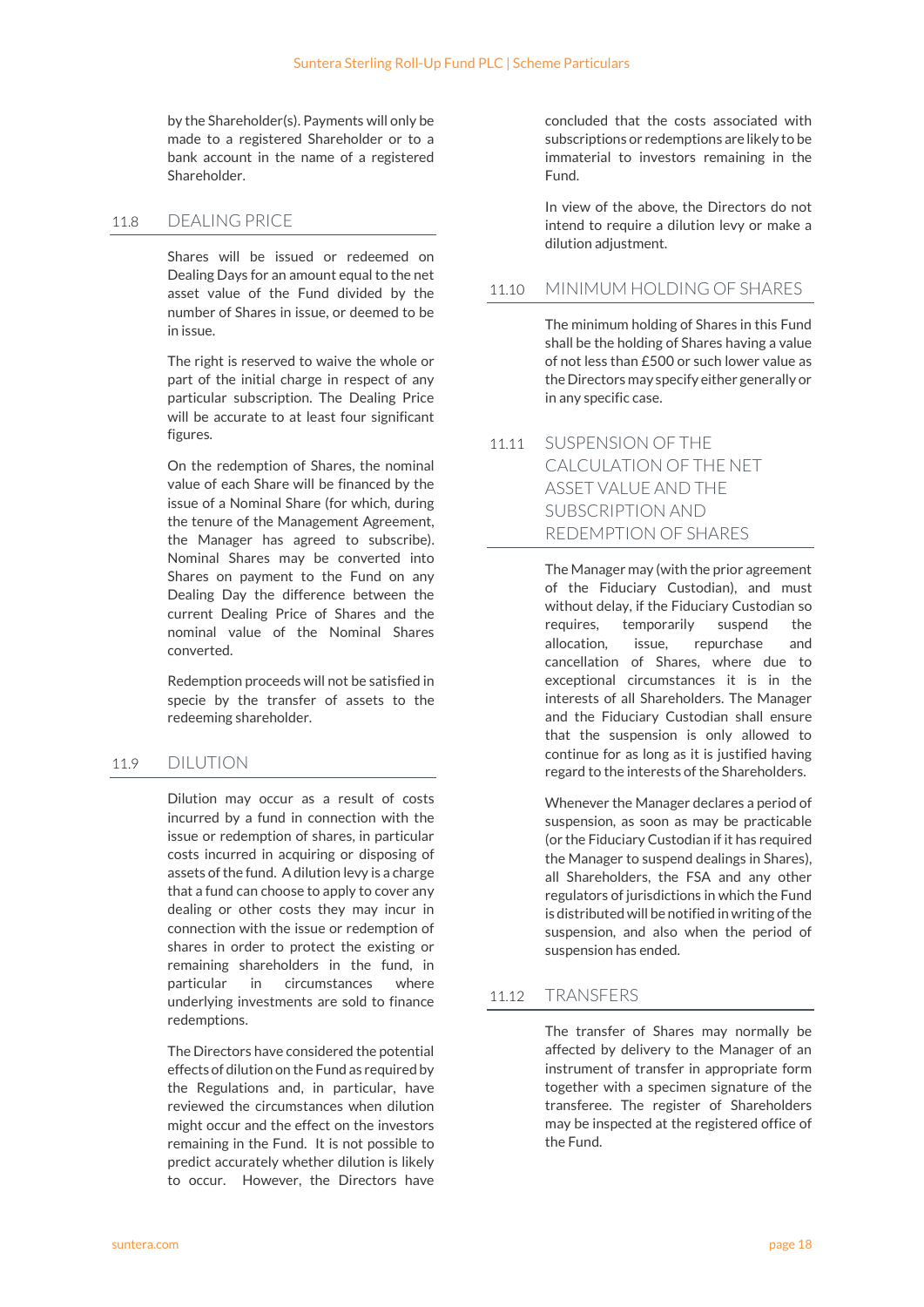Shareholders will not be permitted to transfer Shares where to do so would leave them with a residual holding with a value of less than £500.

## 12 GENERAL INFORMATION

## 12.1 MEETINGS

The Annual General Meeting of Shareholders of the Fund (the 'Annual General Meeting') will be held at the registered office of the Fund in the Isle of Man each year, normally in December. 21 clear days' notice will be given in writing to Shareholders. General meetings of Shareholders will be held at such time and place as are indicated in the notices of such meetings.

## 12.2 AVAILABILITY OF DOCUMENTS AND REPORTS

Financial periods of the Fund end on 31 August in each year, being the Fund's financial year end. Annual abbreviated financial statements will be sent to all Shareholders within four months of the end of the financial year end.

Interim abbreviated financial statements will be sent to all Shareholders within two months of the end of each half yearly accounting period.

The Annual Report containing the audited financial statements of the Fund, prepared in accordance with the Regulations, will be made available on the Suntera Global website. The Annual Report will also be available at the Fund's registered office 14 days before each Annual General Meeting.

The Interim Report, containing the unaudited financial statements of the Fund made up to 28 February in each year, will also be made available on the Suntera Global website.

Shareholders may also obtain from the Manager's registered office, information supplementary to these Scheme Particulars relating to:

 the quantitative limits applying to risk management of the Fund and the methods used in relation to this; and

 any recent development of the risk and yields of the main categories of investment.

Copies of all financial reports and statements, Scheme Particulars and the Fund's constitutional documents (and amendments, if any) may be obtained by Shareholders free of charge upon request and from the registered office of the Fund and the Manager.

Shareholders will receive copies of annual and half-yearly abbreviated financial statements and notices of Shareholder meetings and the termination of the Fund (or revocation of its authorisation). Shareholders may contact the Manager at the above address for information in English about the payment of amounts due to Shareholders and the prices of Shares and to arrange redemption of Shares and payment.

## 12.3 PRELIMINARY EXPENSES

The preliminary expenses of the Fund on incorporation and in respect of the Initial Offer have been written off against the share premium account.

## 12.4 TAXATION

The following summary is based on the law and practice currently in force in the Isle of Man and the United Kingdom and is subject to changes therein.

The Fund is registered in the Isle of Man and the control and management of the Fund will be exercised in such a way that the Fund should be resident in the Isle of Man for taxation purposes. Accordingly, the Fund will be liable for Manx Income Tax (the rate is currently zero) on profits after deduction of dividends and expenses payable.

Under current legislation there is no capital gains tax, stamp duty, capital transfer tax, estate or inheritance tax in the Isle of Man. However, a probate fee is charged on the grant of probate or letters of administration in the Isle of Man which are required to deal with the Shares of a deceased (Registered) sole Shareholder.

The Directors do not intend at present to seek reporting status for the Fund in the UK or elsewhere, however this may change in the future.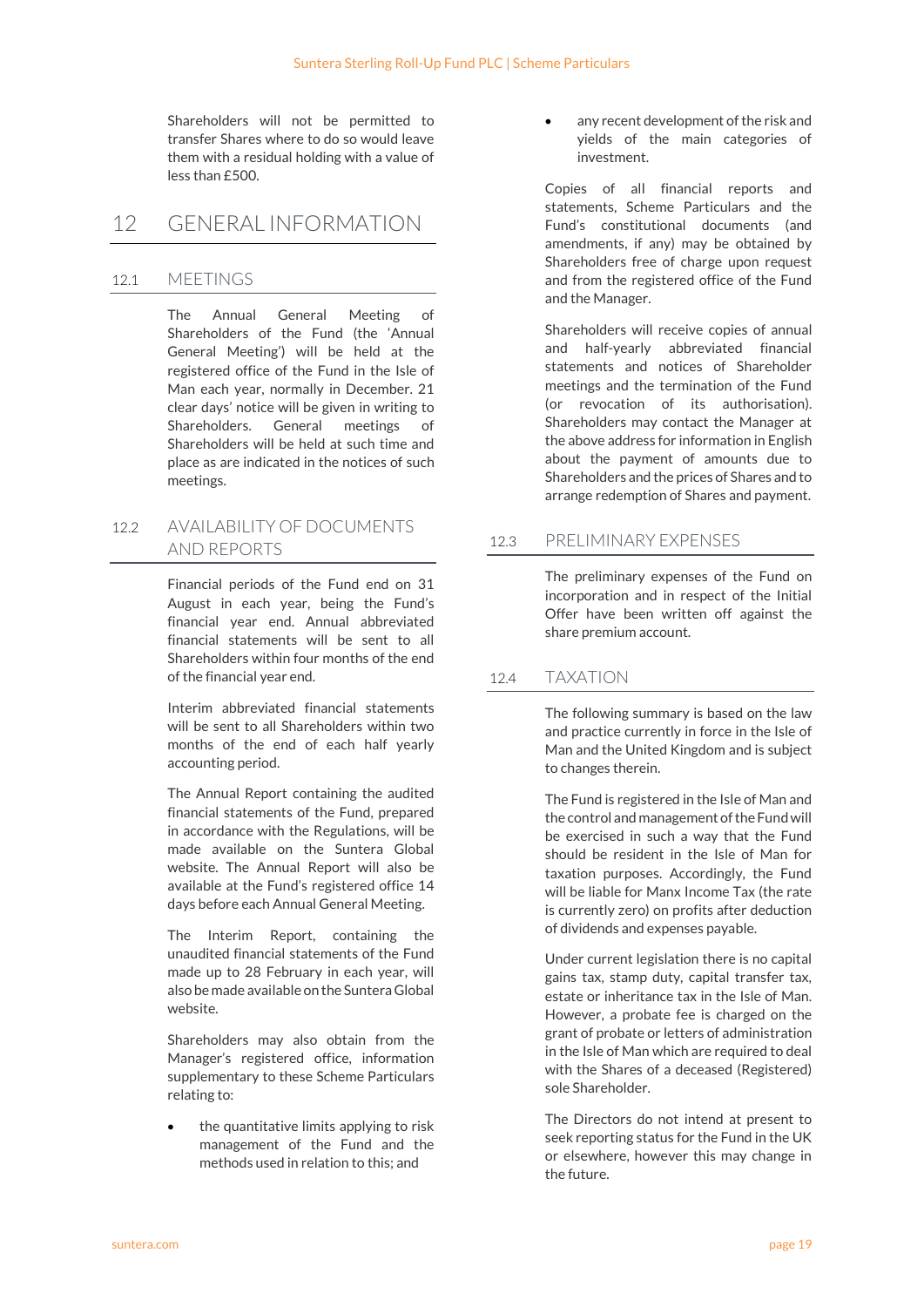It is expected that Shareholders in the Fund will be resident for tax purposes in many different countries. Consequently, no attempt is made in these Scheme Particulars to summarise the actual taxation consequences for each investor of subscribing for, buying, holding, transferring, redeeming, selling or otherwise acquiring or disposing of Shares of the Fund. These consequences will vary in accordance with the law and practice currently in force in a Shareholder's country of citizenship, residence, and/or domicile and with his personal circumstances or, in the case of a corporation, its country of incorporation or place of management and control.

#### 12.4.1 Foreign Account Tax Compliance Act ('FATCA')

The Isle of Man Government and the United States have entered into a Model 1 intergovernmental agreement ("US IGA") to give effect to US FATCA legislation in the Isle of Man. Under the US IGA, the Fund is a "Reporting Isle of Man Financial Institution" ('Reporting FI') and is obliged to make annual filings with the Isle of Man Assessor of Income Tax ('Assessor'), which includes providing information in relation to Shareholders who are Specified US Persons (as defined in the US IGA) or an entity that is identified as having one or more controlling persons who are Specified US Persons. The Assessor will automatically exchange such information with the Internal Revenue Service ('IRS') annually.

As a Reporting FI located in a Model 1 IGA country, the Fund is a "Registered Deemed-Compliant Foreign Financial Institution" under FATCA. Failure by the Fund to disclose information to the Assessor may expose the Fund to sanctions under Isle of Man law and eventually this may result in the Fund being deemed to be a "Nonparticipating Financial Institution" under the terms of the US IGA and may ultimately result in withholding tax being applied on certain US source income.

Shareholders will be required to furnish appropriate documentation certifying as to their US or non-US tax status and the identity of their controlling persons, together with such additional tax information as the Fund may from time to time request.

The Fund will pass on the costs of noncompliance to any Shareholder that fails to provide the necessary information, including any withholding or penalties to which the Fund may become subject. Ultimately the Fund may compulsorily redeem a Shareholder's entire interest in the Fund.

Shareholders are encouraged to consult with their own tax advisers regarding their tax status and the applicability of this legislation on their investment in the Fund.

### 12.4.2 Common Reporting Standard ('CRS')

In February 2014, the OECD announced the CRS, intended to become an international standard for financial account reporting, and in October 2014, the Isle of Man Government signed up to the multi-lateral competent authority agreement ("MCAA"), in order to implement the CRS. The Income Tax (Common Reporting Standard) Regulations 2015 came into force on 23 October 2015 and require the Fund to operate new CRS account opening procedures.

By investing (or continuing to invest) in the Fund, investors shall be deemed to acknowledge that:

- a) the Fund (or its agent) may be required to disclose to the Assessor certain confidential information in relation to the investor, including but not limited to the investor's name, address, tax identification number (if any), social security number (if any) and certain information relating to the investor's investment;
- b) the Assessor may be required to automatically exchange information as outlined above with fiscal authorities located in Reportable Jurisdictions;
- c) the Fund (or its agent) may be required to disclose to fiscal authorities located in Reportable Jurisdictions certain confidential information when registering with such authorities and if such authorities contact the Fund (or its agent directly) with further enquiries;
- d) the Fund may require the investor to provide additional information and/or documentation that the Fund may be required to disclose to fiscal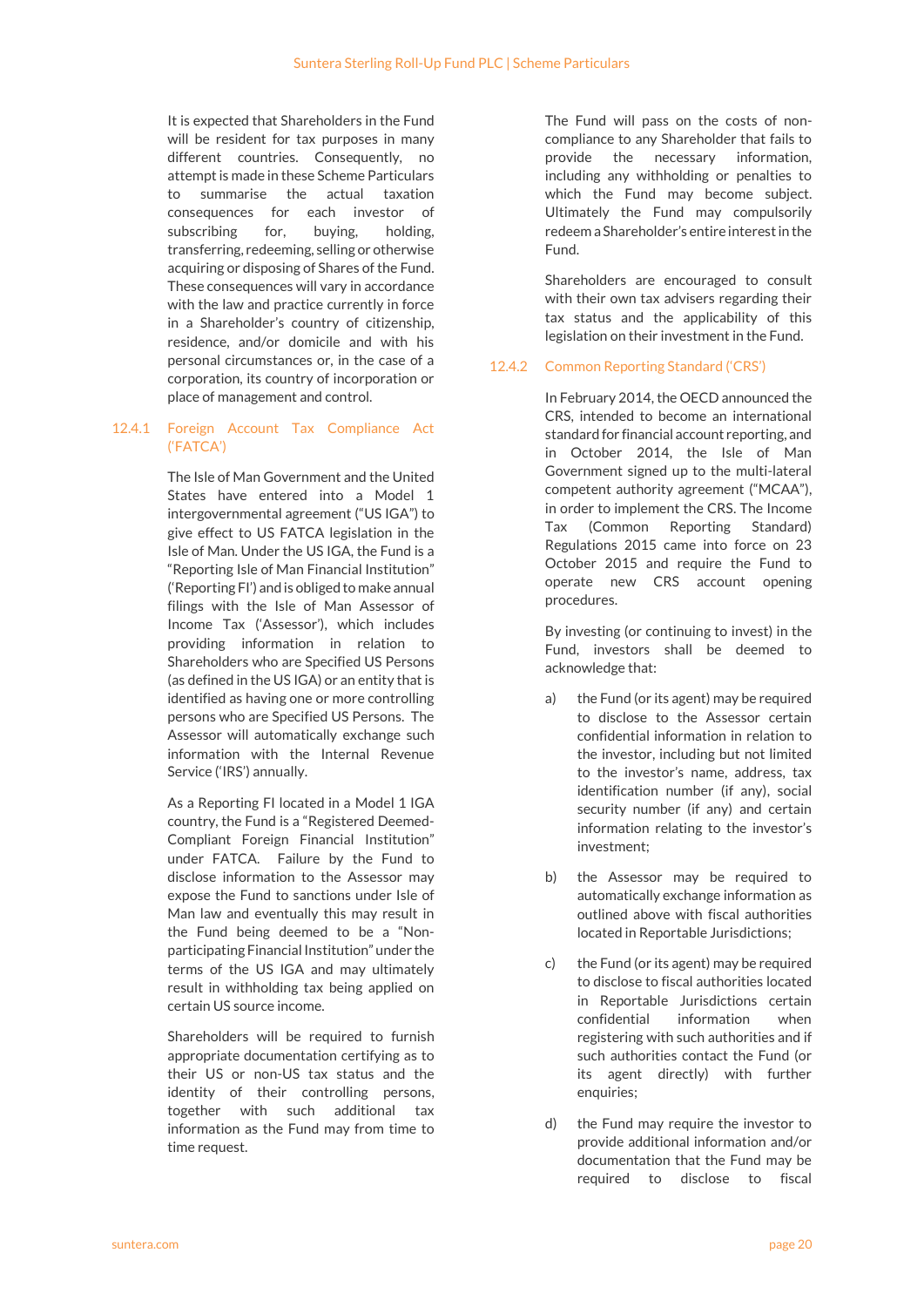authorities located in Reporting Jurisdictions;

- e) in the event an investor fails to provide the requested information and/or documentation, whether or not such failure actually leads to compliance failures by the Fund, or a risk of the Fund or its investors being subject to withholding tax under the relevant legislative or inter-governmental regime, the Fund reserves the right to take any action and/or pursue all remedies at its disposal including, without limitation, compulsory redemption or withdrawal of the investor concerned; and
- f) no investor affected by any such action or remedy shall have any claim against the Fund (or its agent) for any form of damages or liability as a result of actions taken or remedies pursued by or on behalf of the Fund in order to comply with FATCA, CRS or any of the relevant underlying legislation.

Shareholders are encouraged to consult with their own tax advisers regarding their tax status and the applicability of this legislation to their investment in the Fund.

All Shareholders should apprise themselves of, and when appropriate consult their professional advisers on, the possible tax consequences and any exchange control requirements of subscribing for, buying, holding, transferring, redeeming, selling or otherwise acquiring or disposing of Shares in the Fund under the laws of their country of citizenship, residence or domicile.

In addition, you may be liable, for tax on interest or savings income or dividends earned on your investment. Any such tax charge or liability is your sole responsibility and we shall not advise you in respect of such tax or be liable for its payment. We do not give tax advice and actions taken by us in relation to this clause shall not be construed as giving tax advice. We recommend you seek independent tax advice from a suitably qualified professional tax advisor in respect of your particular circumstances.

## 12.5 DIRECTORS

The Board of Directors shall comprise of at least three persons.

Directors may be removed or replaced at any time by resolution of the Shareholders.

There is no age limit or share qualification for Directors. The Directors are vested with all powers, subject to the Regulations, to perform all acts necessary or useful for accomplishing the Fund's objectives.

The Fund may indemnify any Director or officer, to the extent permitted by the Companies Acts 1931-2004 and the Regulations, out of the property of the Fund against all losses or liabilities which he may sustain or incur in relation thereto.

At no time will a majority of the Directors be resident in the United Kingdom nor will a meeting of Directors be validly constituted unless a majority of the Directors present at the meeting is not resident in the United Kingdom nor will the board of Directors meet in the United Kingdom.

The Manager (acting for itself and on behalf of the Fund) has entered into a nonexecutive Director appointment letter with each of William Juan Clarke and Graeme Michael Easton, the main terms of which are as follows:

- a) the appointment may be terminated by the non-executive Director or the Fund on three months' written notice or if the Articles or any law or regulation prevents the non-executive director from continuing in office;
- b) the fees for acting as non-executive Director will be notified to the nonexecutive Director from time to time. The current fees are set out at 10.2.4 above. In addition, the non-executive Director will be reimbursed for all reasonable and properly documented expenses incurred by the nonexecutive Director in the performance of his duties.

## 12.6 AMENDMENT TO THE ARTICLES OF ASSOCIATION

The Articles of Association may, subject to the approval of the FSA, be amended at any time by a resolution of a meeting of Shareholders subject to the quorum and voting requirements provided by Isle of Man law and the Regulations.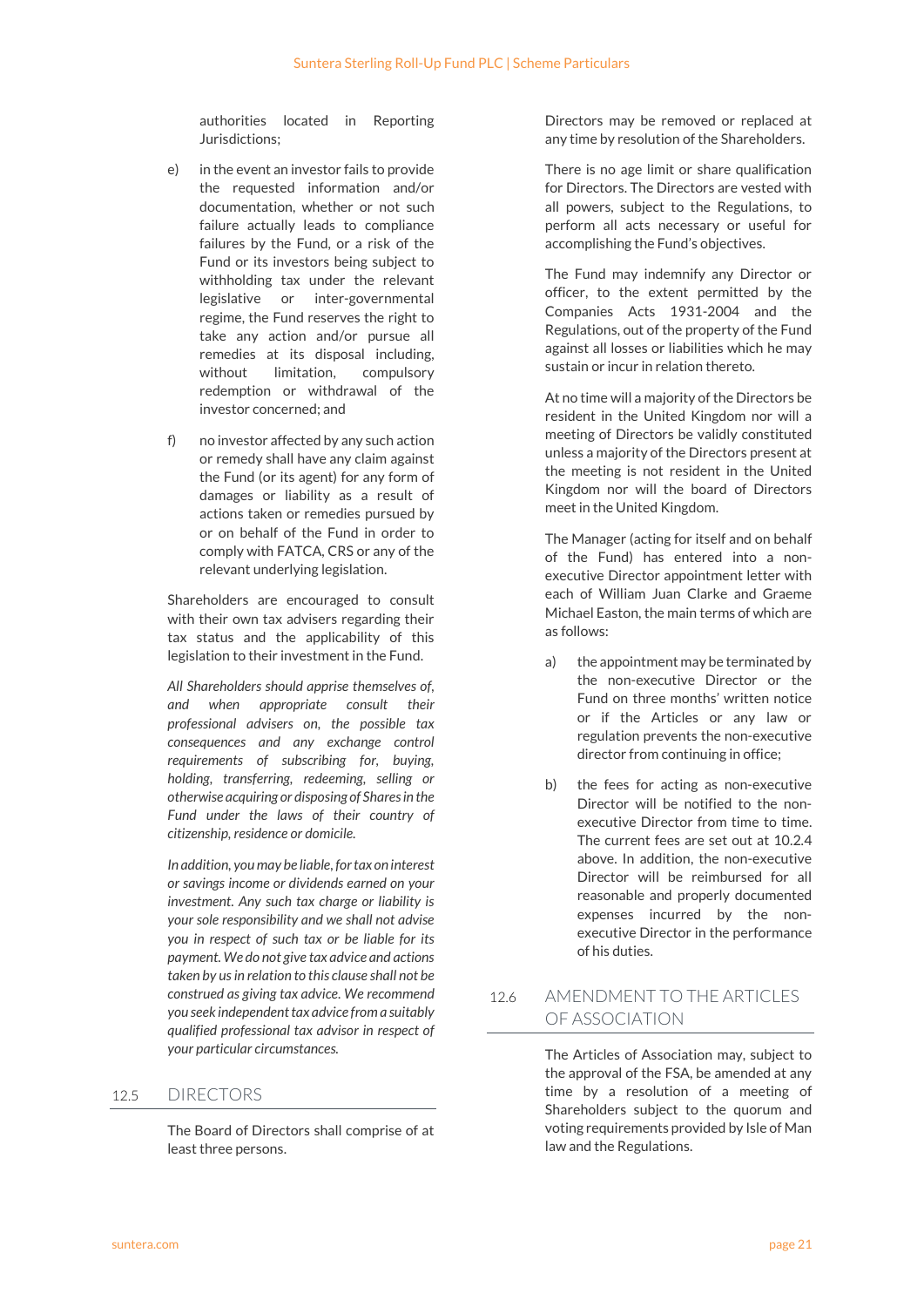Written notice to Shareholders of the effectiveness of each amendment of the Articles of Association shall be provided with the next statement of account following its effectiveness. Such notice shall either state the text of amendment or summarise its content and provide that the complete text of the amendment shall be sent to any Shareholder upon request.

## 12.7 DELIVERY TO THE FSA

This document has been delivered to the FSA and to the Fiduciary Custodian in accordance with the Regulations.

### 12.8 LISTING

The Shares are not quoted or listed on any Stock Exchange.

12.9 COMPENSATION SCHEME ARRANGEMENTS

> The Authorised Collective Investment Schemes (Compensation) Regulations 2008 as amended by the Authorised Collective Investment Schemes (Compensation) (Amendment) Regulations 2019 of the Isle of Man apply. A copy of the Regulations which were updated on 1st February 2020 may be inspected at the offices of the Manager.

## 13 MATERIAL AGREEMENTS

- 13.1 The Fund has entered into:
	- a) an Agreement dated 1 June 2018 with the Manager and the Fiduciary Custodian ('Management Agreement') whereby the Manager agrees to manage the Fund in accordance with the Articles and Regulations;

The fees of the Manager are summarised at section 10.2.

b) an Agreement dated 1 June 2018 with the Fiduciary Custodian ('Fiduciary Custodian Agreement') whereby the Fiduciary Custodian agrees to act as Fiduciary Custodian in accordance with the Articles and the Regulations.

The fees of the Fiduciary Custodian are summarised at section 10.2.

13.2 The Fiduciary Custodian Agreement provides that the Fund will indemnify the Fiduciary Custodian and any of its affiliates and its or their respective directors, officers or employees ('Apex Parties') from and against all losses incurred by them resulting or arising from the Fund's breach of the Fiduciary Custodian Agreement and in addition any third party claims, actions, proceedings, investigations or litigation relating to or arising from or in connection with the Fiduciary Custodian Agreement or the services provided under the Fiduciary Custodian Agreement, except to the extent such losses are determined to have resulted solely from the fraud, wilful default or negligence of the Apex Party seeking indemnity under the Fiduciary Custodian Agreement.

> The maximum aggregate liability of all Apex Parties under the Fiduciary Custodian Agreement for all claims is limited to the lesser of £500,000 or an amount equal to 5 times the annual fees. The Fiduciary Custodian Agreement provides that no Apex Party shall have any liability in respect of any Claim for: (a) special, incidental, indirect or consequential loss or damages; (b) direct or indirect loss of profits or opportunity; (c) loss of goodwill, loss of reputation or customers; or (d) any other pure economic loss.

> Subject to the Regulations, the Fiduciary Custodian Agreement may be terminated by either party giving the other party 90 days' notice in writing or on lesser notice if there has been the occurrence of an event of default, change of law which makes it unlawful for the Fiduciary Custodian to continue or if there is a material breach.

> The fees of the Fiduciary Custodian are summarised at 10.2 above.

> The Management Agreement provides that subject to the Regulations, the Fund will indemnify the Manager against all actions, proceedings, claims and demands (including taxation for the account of the Fund) and costs and expenses incidental thereto which may be brought against, suffered or incurred by the Manager by reason of its performance or non-performance of its obligations or duties under the terms of the Management Agreement (including all legal, professional and other expenses incurred), except in any such case as shall arise from wilful breach of duty or negligence in the performance or non-performance by the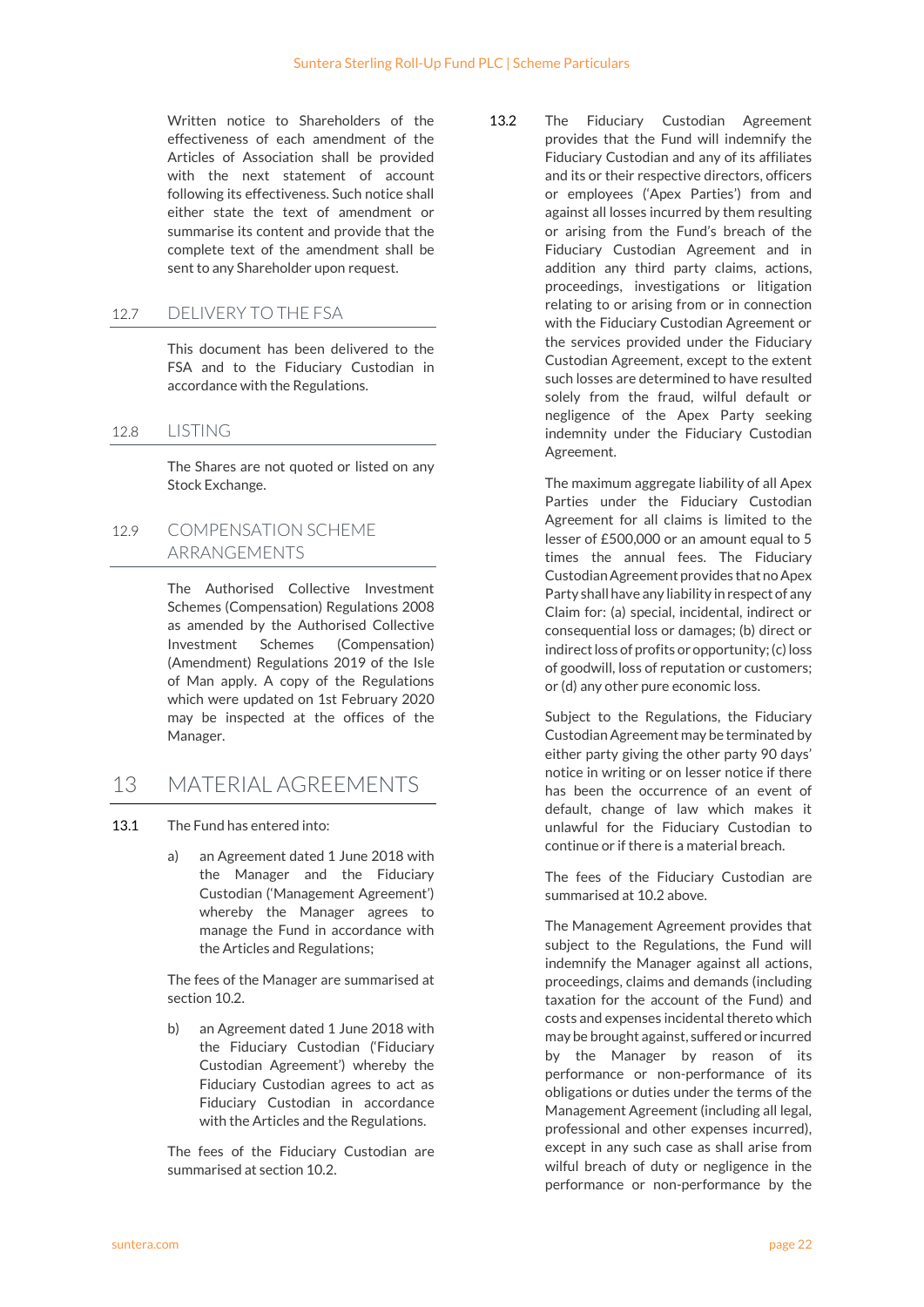Manager or any person designated by it of its obligations or duties thereunder or otherwise.

The Management Agreement provides that subject to the Regulations, the Manager will not be under any liability on account of anything done or suffered or omitted to be done by the Manager in good faith in accordance with or in pursuance of any request or advice of the Fund or its Directors and the Manager will not be liable to the Fund or any Shareholder of the Fund for any loss sustained by the Fund or any Shareholder of the Fund or in any of the investments of the Fund, except a loss arising from wilful breach of duty or negligence in the performance or nonperformance by the Manager or any person designated by it of its obligations or duties thereunder.

Subject to the Articles and to the Regulations, the Management Agreement may be terminated by the Fund or the Manager giving twelve months' notice in writing to the other or on lesser notice if either the Fund or the Manager goes into liquidation. The Fund may also terminate on lesser notice if the Manager breaches its obligations under the Management Agreement, fails to comply with the Regulations, ceases to be licensed, becomes resident in the United Kingdom for tax purposes or if all the Shares are redeemed.

The fees of the Manager are summarised at 10.2 above.

In addition, the Manager has entered into novation deed dated 1 June 2018 with the Investment Manager and the former manager of the Fund, Capital International Fund Managers Limited ('Former Manager') which novates an agreement between the Investment Manager and the Former Manager dated 1 June 2015 ('Investment Management Agreement') the details of which are summarised in section 4.

The Investment Management Agreement provides that the Manager will indemnify the Investment Manager and any associate or third party to whom the Investment Manager may have delegated any one or more of its duties thereunder, against any cost, loss, liability or expense whatsoever which may be suffered or incurred by them directly or indirectly other than to the extent that the same results from the

negligence, wilful default or fraud of the Investment Manager, its associate or delegate. The Investment Manager will not be liable for any indirect or consequential loss of the Manager, its agents (including the Fiduciary Custodian) or delegates.

The Investment Management Agreement provides, inter alia, that the Manager may terminate the Investment Management Agreement immediately without penalty by notice in writing, if acting reasonably, the Manager determines that it is in the interest of investors in the Fund to do so.

The fees of the Investment Manager are met by the Manager.

## 14 DIRECTORS' RESPONSIBILITY, CONSENTS, FILINGS, ETC.

The Directors of the Fund are responsible for the information contained in this document. To the best of the knowledge and belief of the Directors (who have taken all reasonable care to ensure that such is the case) the information contained in this document is in accordance with the facts and does not omit anything likely to affect the import of such information. The Directors accept responsibility accordingly.

The Directors of the Fund undertake an annual review of all corporate governance matters in accordance with the FSA guidance. This includes reviewing all functions/powers that have been delegated to the Manager.

Statements made in this document are based on the law and practice currently in force in the Isle of Man and the United Kingdom and are subject to change. The distribution of this document and the offering of the Shares may be restricted in certain jurisdictions. It is the responsibility of any person in possession of this document and any persons wishing to make application for Shares pursuant to this document to inform themselves of, and to observe, all applicable laws and regulations of any relevant jurisdictions.

Prospective applicants for Shares should inform themselves as to the legal requirements and consequences of applying for, holding and disposing of Shares and any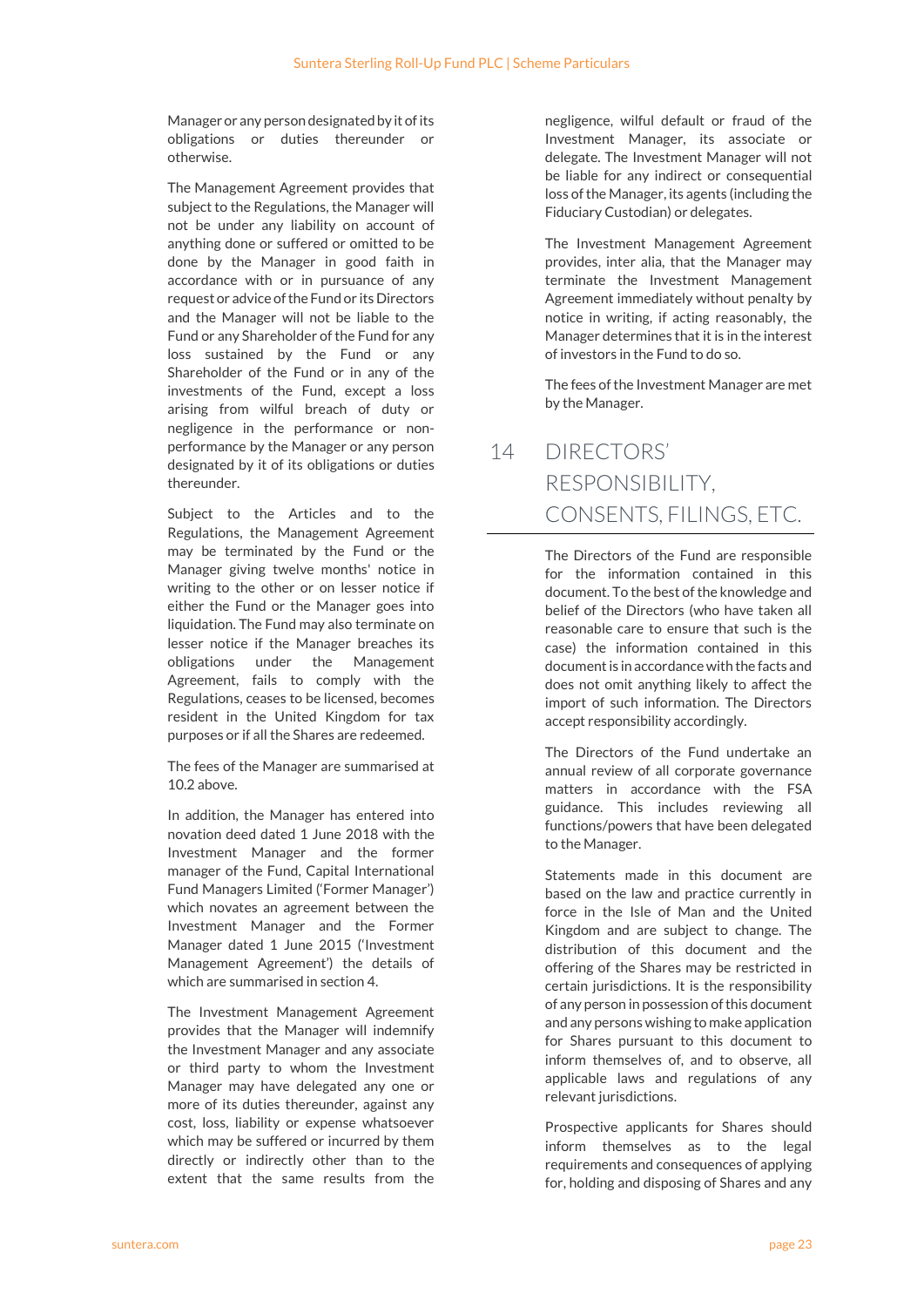applicable exchange control regulations and taxes in the countries of their respective citizenship, residence or domicile.

This document does not constitute an offer or solicitation by anyone in any jurisdiction in which such offer or solicitation is not lawful or in which the person making such offer is not qualified to do so or to anyone to whom it is unlawful to make such offer or solicitation.

The Shares have not been registered under the United States Securities Act of 1933 and, except in a transaction which does not violate such Act, may not be directly or indirectly offered or sold in the United States of America, or any of its territories or possessions or areas subject to its jurisdiction, or to or for the benefit of a US Person (save where such a US Person may lawfully own the same and the Directors, in their absolute discretion, permit such person to invest in the Company).

Copies of this document, having attached thereto copies of the Material Agreements referred to in section 13, have been delivered to the FSA.

Expressions which are not defined in this document have the meanings ascribed to them in the Articles and the Regulations.

## 15 ADDITIONAL INFORMATION

#### Confirmation of Ownership.

Proof of purchase of Shares will be evidenced by entry on the Share Register. A contract note will be issued.

#### Joint Applications

Joint applications may be made by up to four people. The names of each person should be clearly set out in the answer to Section 1 of the Application Form and each applicant must sign in Section 4.

#### Corporate Investors

A corporation should sign the application under the hand of a duly authorised official, who should state his representative capability. Please refer to the Application Form for further details.

#### Trustee Investors

Applications by trustees should be made using a separate Trustee Application Form available from the Manager.

#### Power of Attorney

If the application is signed by an attorney pursuant to a power of attorney, identity documentation for the attorney must accompany the power of attorney.

#### Address for Correspondence

All documents and correspondence relating to your Shareholding will be sent to the 'Address for Registration' that you specify on the Application Form (unless otherwise requested in writing).

#### Returned Applications

In the case of an application that is rejected by the Manager, the application monies (or the balance thereof) will be returned by post at the risk of the applicant(s). No interest will be paid on this money.

### Additional Investments

Further investments into the Fund may be made at any time subject to a minimum of £500. It is not necessary to complete a further application form, although it is necessary to complete an Additional Investment Form which is available from the Manager.

#### Your Adviser

The person who recommends this Fund or any other person who has advised you in connection with this application has acted and is acting on your behalf, not on behalf of the Manager.

#### Service of Documents

Any notice or document to be served upon the Fund may be served at the Fund's registered office and principal place of business at Clinch's House, Lord Street, Douglas, Isle of Man, IM99 1RZ.

Any notice or document to be served upon a Shareholder may be served by being sent in the post to, or left at, the Shareholder's address appearing in the register of members or by being sent using an electronic medium in accordance with the Regulations.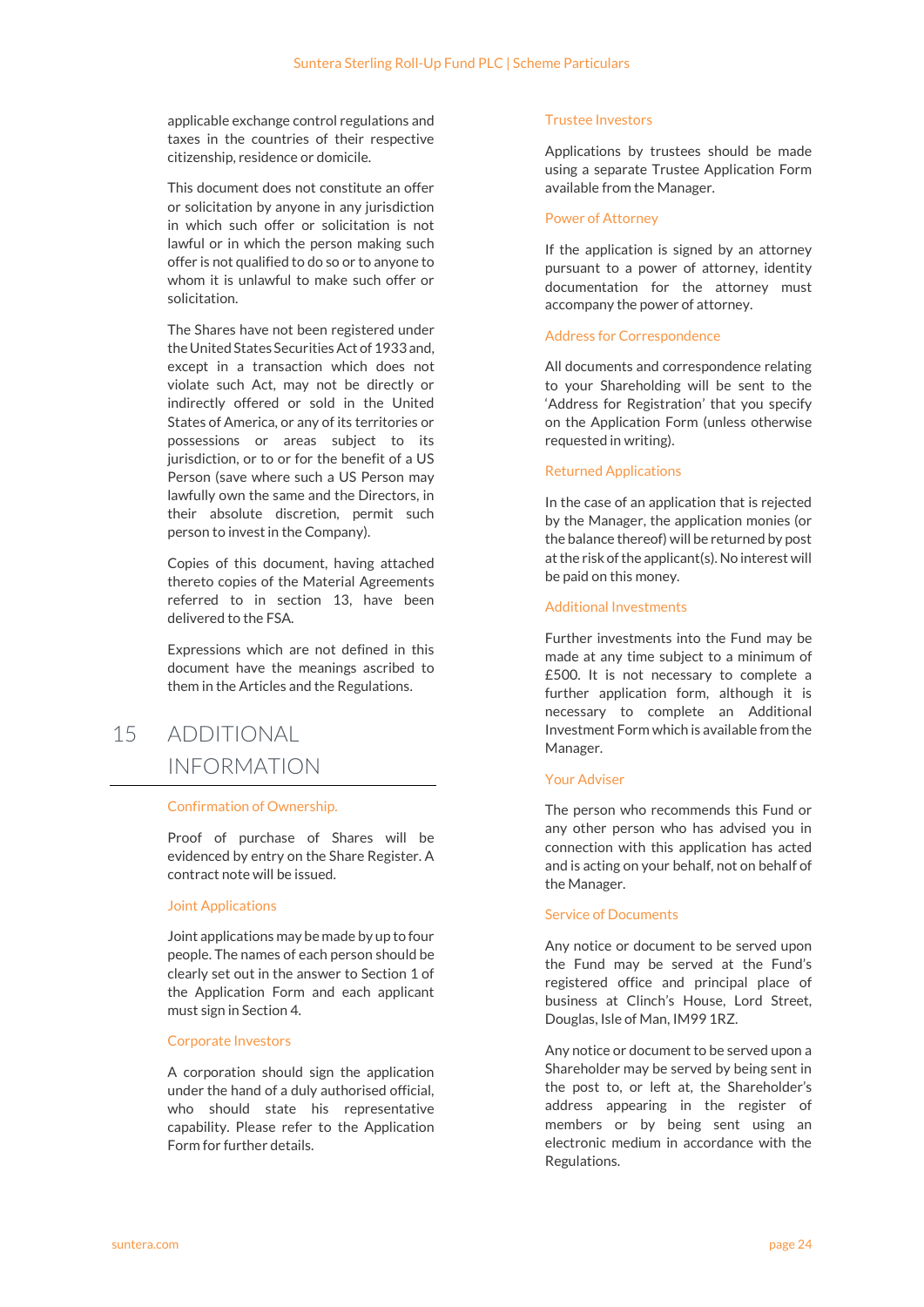#### Proof of Identification

Proof of identity including evidence of age will be required, as described in the money laundering section on the Suntera Global website at: www.suntera.com.

#### Voting

The board of Directors of the Fund will provide suitable proxy forms so that a Shareholder may appoint a proxy to attend and vote at general meetings.

## 16 UK FACILITIES AGENT

In connection with the Fund's recognition under section 272 of the UK Financial Services and Markets Act 2000, the Fund has appointed GemCap UK Limited ("GemCap"), as its Facilities Agent in the United Kingdom to maintain the facilities required of a recognised scheme pursuant to the rules contained in the Collective Investment Schemes Sourcebook ("COLL") published by the Financial Conduct Authority.

The Fund has entered into a facilities agent agreement dated 1 June 2018 with GemCap for a minimum of 2 years upon which a minimum 3-month notice period must be given. The Fund will pay GemCap a fee of £1,000 per year paid quarterly in arrears.

The facilities will be available during usual business hours on any week day (other than UK public holidays) at the offices of GemCap at: 33 Turner Street, Manchester, M4 1DW.

The UK Facilities Agent will maintain facilities to enable:

- a) any person to inspect (free of charge) a copy (in English) of:
- the Fund's Memorandum and Articles of Association, the Regulations, the Material Agreements referred to in section 13, and any subsequent amendments to any of them;
- the most recent Scheme Particulars issued by the Fund, as the same may be amended and supplemented from time to time;
- the latest annual and, if subsequently published, semi-annual reports of the Fund; and
- any other documents required from time to time by COLL to be made available.
- b) any person to obtain a copy (in English) of any of the above documents (free of charge in the case of documents b) and c) and at no more than a reasonable charge in respect of the other documents);
- c) any person to obtain information orally and in writing (in English) about the most recently published prices of Shares.
- d) any Shareholder to redeem or arrange for redemption of Shares and obtain payment from the Manager; by transmitting such requests to the Manager as soon as possible after receipt by the UK Facilities Agent;
- e) any person to make a complaint about the operation of the Fund, which complaint the UK Facilities Agent will transmit to the Fund; and
- f) any Shareholder to obtain, free of charge, details or copies of any notices which have been given or sent to Shareholders.

The UK Facilities Agent shall also accept service of all documents and process of the Courts in the United Kingdom.

## 17 DATA PROTECTION

The processing of personal information provided to the Fund or to the Manager on behalf of the Fund is governed by the data protection legislation of the Isle of Man and data protection legislation in any other relevant jurisdiction (Data Protection Laws).

Personal information is required by the Manager (and any other third party acting on the Fund's behalf) for the processing of your application and, if the application is successful, in administering and servicing the consequent investment in the Fund.

Details about the personal information collected, how it is used and on what legal basis is set out in the Fund's data privacy notice. The data privacy notice also includes details about any data sharing arrangements, data retention periods and important rights any individual has in